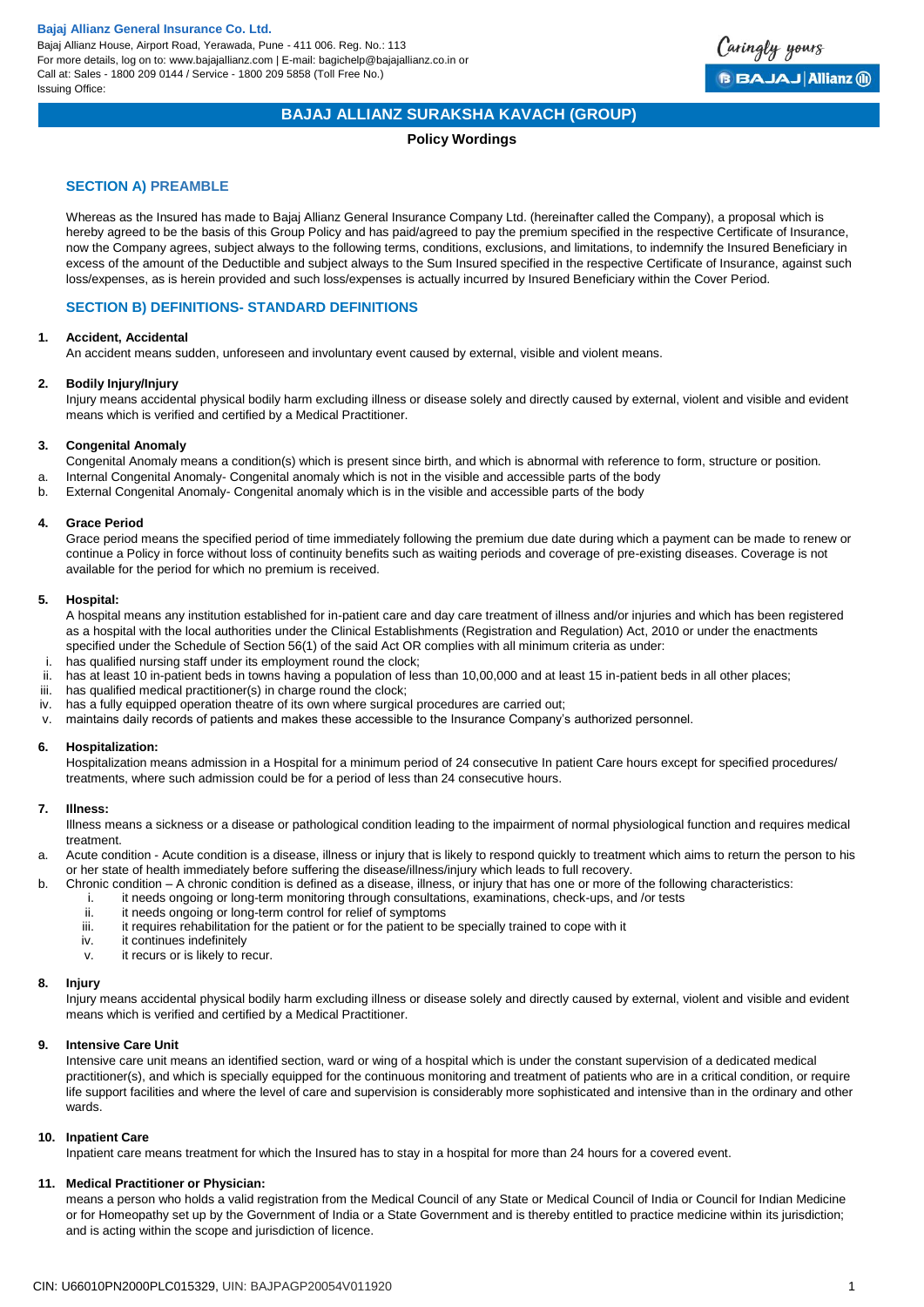Bajaj Allianz House, Airport Road, Yerawada, Pune - 411 006. Reg. No.: 113 For more details, log on to: www.bajajallianz.com | E-mail: bagichelp@bajajallianz.co.in or Call at: Sales - 1800 209 0144 / Service - 1800 209 5858 (Toll Free No.) Issuing Office:



## **BAJAJ ALLIANZ SURAKSHA KAVACH (GROUP)**

#### **12. Medically Necessary Treatment:**

- Medically necessary treatment means any treatment, tests, medication, or stay in hospital or part of a stay in hospital which
- i. is required for the medical management of the illness or injury suffered by the Insured;
- ii. must not exceed the level of care necessary to provide safe, adequate and appropriate medical care in scope, duration, or intensity;
- iii. must have been prescribed by a medical practitioner,
- iv. must conform to the professional standards widely accepted in international medical practice or by the medical community in India.

### **13. Medical Advice**

Medical advice means any consultation or advice from a Medical Practitioner including the issuance of any prescription or follow up prescription.

#### **14. Medical expenses**

Medical Expenses means those expenses that an Insured has necessarily and actually incurred for medical treatment on account of Illness or Accident on the advice of a Medical Practitioner, as long as these are no more than would have been payable if the Insured had not been Insured and no more than other hospitals or Medical practitioners in the same locality would have charged for the same medical treatment.

#### **15. Migration**

Migration means, the right accorded to health insurance policyholders (including all members under family cover and members under family cover and members of group health insurance policy), to transfer the credit gained for pre-existing conditions and time bound exclusions, with the same insurer.

#### **16. Outpatient treatment**

Outpatient treatment means one in which the Insured visits a clinic / hospital or associated facility like a consultation room for diagnosis and treatment based on the advice of a Medical Practitioner. The Insured is not admitted as a day care or in-patient.

#### **17. Reasonable and Customary charges**

Reasonable and Customary charges means the charges for services or supplies, which are the standard charges for the specific provider and consistent with the prevailing charges in the geographical area for identical or similar services, taking into account the nature of the illness / injury involved.

#### **18. Surgery or Surgical Procedure**

Surgery or Surgical Procedure means manual and / or operative procedure (s) required for treatment of an illness or injury, correction of deformities and defects, diagnosis and cure of diseases, relief from suffering and prolongation of life, performed in a hospital or day care centre by a medical practitioner.

## **SECTION B) DEFINITIONS- SPECIFIC DEFINITIONS**

- **1. Claim** means a Claim under a Coverage Part in respect of an insured event that has taken place or is likely to take place.
- **2. Certificate of Insurance** means the document issued by the Company to the Insured Beneficiary as per these terms and conditions detailing the Cover Period, Insured Beneficiary name, address, age, coverage, sums insured, condition(s), exclusions and or endorsement(s). Provided however if there is any contradiction between what is stated in the wordings attached to Certificate of Insurance and these Policy Wordings, then these Policy Wordings shall prevail.
- **3. Consultant** means a qualified Medical Practitioner holding a valid and subsisting license, granted by the appropriate licensing authority, and acting within the scope of his license, expert in the field of medicine for which he carries the status of a consultant, and who is not related to the Insured Beneficiary by blood or marriage.
- **4. Cover Period** means period for which the Insured Beneficiary is covered under the Certificate of Insurance.
- **5. Critical Illness** means an illness, sickness or a disease or a corrective measure as specified in Section C of this Policy.
- **6. Critical Illness Benefit** means the amount specified in the Certificate Of Insurance, which is the maximum amount for which the Company may be liable to make payment for any Critical Illness.
- **7. Daily Allowance** means the amount and period specified in the Certificate Of Insurance.
- 8. Dependent Parent means the parents or grandparents of the Insured Beneficiary or the Insured Beneficiary's Spouse. A Dependent Parent is eligible for this benefit if he or she, at the time of the Bodily Injury, is receiving support and care provided by the Insured Beneficiary or Spouse.
- **9. Family** means self, spouse and dependent children up to the age of 25 years.

#### **10. Group**

The definition of a group as per the provisions of Insurance Regulatory and Development Authority of India (Health Insurance) Regulations, 2016, read with group guidelines issued by IRDAI vide circular 015/IRDA/Life/Circular/GI Guidelines/2005 dated 14th July 2005, as amended/modified/further guidelines issued, from time to time.

- **11. Insured means** the person or organization named in the Schedule.
- **12. Insured Member/s or Insured Beneficiary / Insured Beneficiaries** means individual persons for whom the Policy Holder has taken the Group Insurance Policy basis which Certificate of Insurance is issued by the Company to the Insured Beneficiary/Insured Member.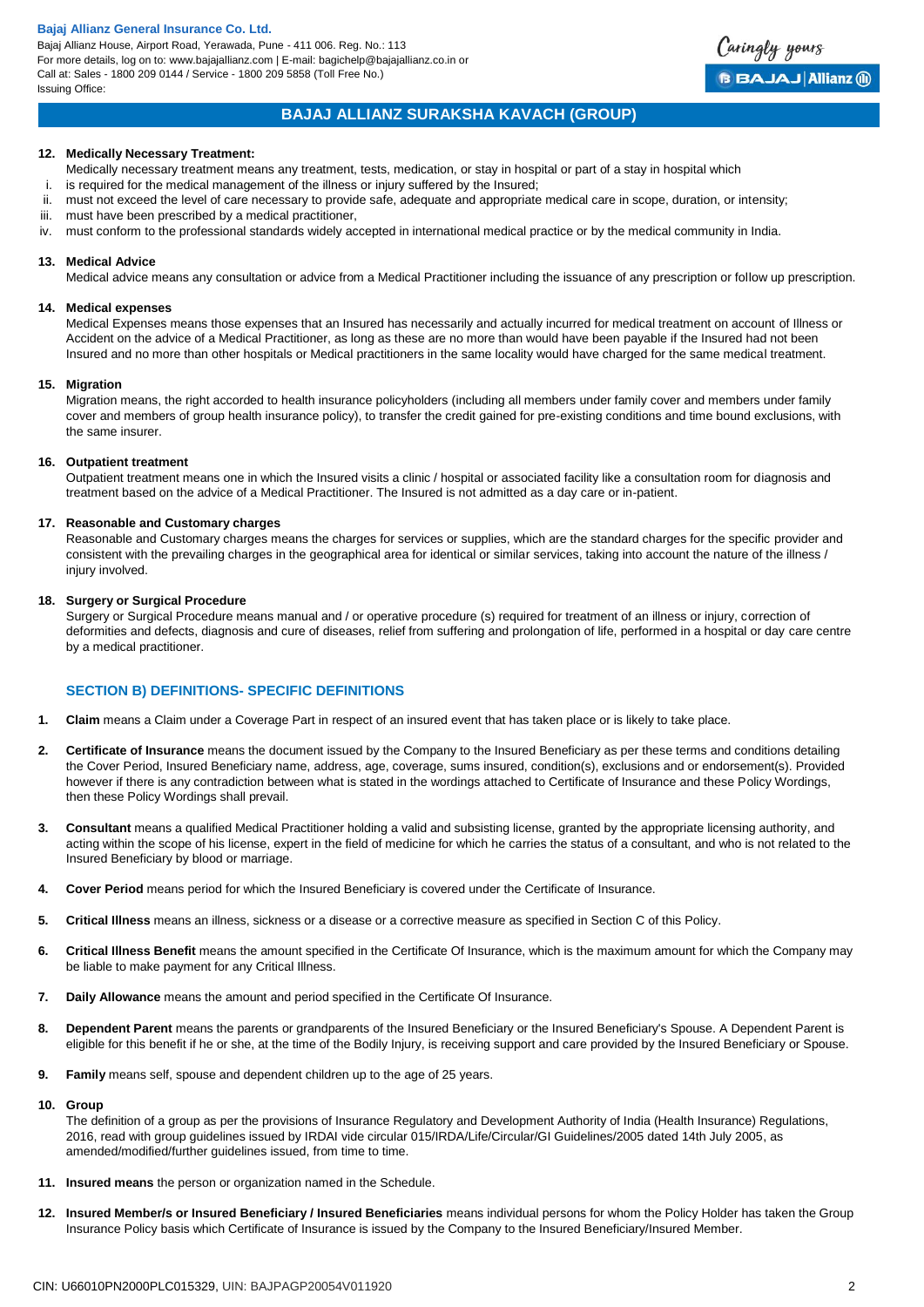

## **BAJAJ ALLIANZ SURAKSHA KAVACH (GROUP)**

- **13. Policy** means the proposal, the Group Policy Schedule, and any endorsements attaching to or forming part thereof either on the effective date or during the Policy Period and these Group Policy Wordings/Terms and Conditions.
- **14. Policy Period** means the date between the commencement date specified in the Policy Schedule with Risk Inception Date to Risk Expiry Date.
- 15. Proposer /Policy Holder/ Group Manager / Group Organizer/ Group Administrator is the Organization or legal Entity which has taken the Master Policy on behalf of all Insured Beneficiaries.
- **16. Permanent Total Disability** means a Physician certified total, continuous and permanent:
- a. loss of sight of both eyes;
- b. Physical separation of or loss of ability to use both hands or both feet,
- c. physical separation of or loss of ability to use one hand and one foot;
- d. loss of sight on one eye and physical separation of or loss of ability to use either one hand or one foot.
- **17. Permanent Partial Disability** means medical practitioner certified total and continuous loss or impairment of a body part or sensory organ.
- **18. Schedule/ Policy Schedule/Group Policy Schedule** means the Policy Schedule, and any annexure to it read with respective Certificate of Insurance which are forming part of the policy.
- **19. Sum Insured** means the amount stated in the Certificate of Insurance, which (unless expressly stated otherwise) is the maximum amount per Insured Beneficiary or person within a category of Insured Beneficiaries for which the Company will make payment for any and all claims in the aggregate in relation to the Coverage Part to which the Sum Insured relates during the Cover Period except in Section Permanent Total Disability where maximum amount per Insured Beneficiary or person within a category of Insured Beneficiaries would be 125% of Sum Insured of Section C1.A(i).
- **20. Terrorism"** means and includes, an act or thing by any person or group(s) of persons, whether acting alone or on behalf of or in connection with or in connivance with or at the instance or instigation of any person or group(s) or organisation(s) or associations(s), who are committed or proclaimed to be committed for political, religious or ideological purposes, whether such person or group(s) of persons or organisation(s) or association(s) are or are not banned any law, in such a manner or with intent to threaten the unity, integrity, security or sovereignty of India or to strike terror in the people or any section of the people by using bombs, dynamite or other explosive substances or inflammable substances or firearms or other lethal weapons or poisons or noxious gases or other chemicals or by any other substances (whether biological or otherwise) of a hazardous nature or by any other means whatsoever, with intend to cause, or likely to cause, death or, or injuries to any person or persons or loss of, or damage to, or destruction of, property or disruption of any supplies or services essential to the life of the community or causes damage or destruction of any property or equipment used or intended to be used for the defence of India or in connection with any other purposes of the Government of India, any State Government or an of their agencies, or detains any person and threatens to kill or injure such person in order to compel the Government or any other person to do or abstain from doing any act. Provided further that for the above acts appropriate criminal prosecution has been initiated by police and charge sheet has been filed in competent court of criminal jurisdiction, either under special law or under general law.
- **21. Third Degree Burns-** There must be third-degree burns with scarring that cover at least 20% of the body's surface area. The diagnosis must confirm the total area involved using standardized, clinically accepted, body surface area charts covering 20% of the body surface area.
- **22. You, Your, Yourself/ Your Family** named in the schedule means the person or persons that We insure as set out in the Schedule.
- **23. We, Us, Our, Ours** means the Bajaj Allianz General Insurance Company Limited.

## **SECTION C) COVERAGE**

#### **Eligibility**

Customers of HDFC Bank Ltd can be covered under this Group Policy.

#### **Operative Parts**

#### **What We Will Pay For**

#### **BASE COVERS**

It is mandatory to opt for at least one of the below listed sections and below terms and conditions of respective section will be applicable for Base Covers which are opted by You and displayed on Your Policy Schedule:

## **SECTION C1- PERSONAL ACCIDENT**

#### **Insured Event**

For the purpose of this Section and the determination of the Company's liability under it, Insured Event in relation to the Insured Beneficiary, shall mean

- i. In the event of any Accidental Bodily Injury sustained to the Insured Beneficiary during the Cover Period, the Company will pay Sum Insured as are specified in the Certificate Of Insurance as being operative.
- ii. The Company's liability to make payment shall be limited to the Sum Insured for each Coverage Part and 125% of Sum Insured under Part B.
- iii. However, if we become liable to make payment under Death / or Permanent Total Disability due to accidental bodily injury, then this Section will cease as far as the insured member is concerned.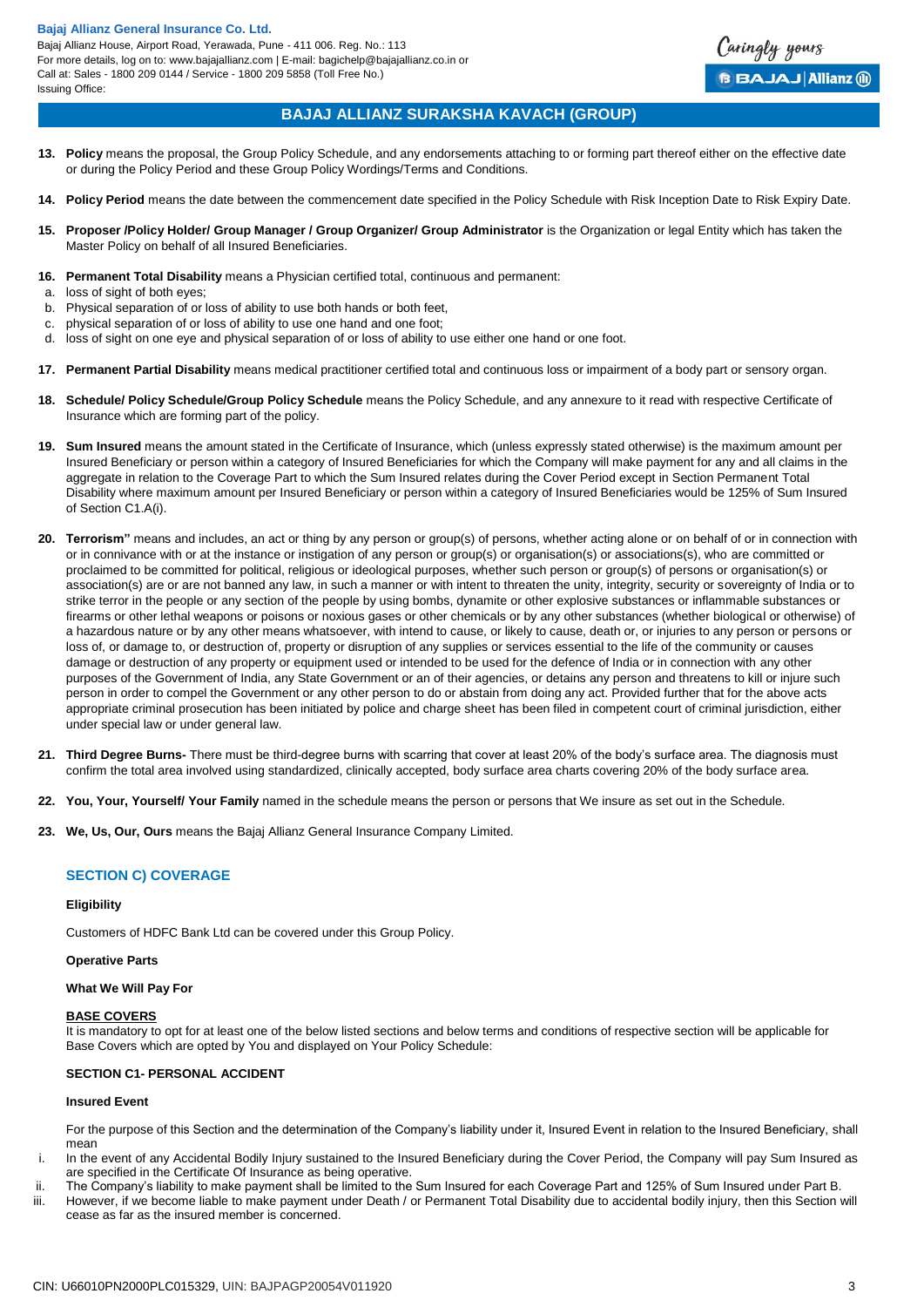Bajaj Allianz House, Airport Road, Yerawada, Pune - 411 006. Reg. No.: 113 For more details, log on to: www.bajajallianz.com | E-mail: bagichelp@bajajallianz.co.in or Call at: Sales - 1800 209 0144 / Service - 1800 209 5858 (Toll Free No.) Issuing Office:



## **BAJAJ ALLIANZ SURAKSHA KAVACH (GROUP)**

#### **Part A: Death**

- i. The Company will pay the Sum Insured stated in the respective section of Certificate of Insurance, in the event of Accidental Bodily Injury sustained during Cover Period resulting in the Insured Beneficiary's death within 12 months from the Accidental Bodily Injury being sustained, where after this Policy shall expire.
- ii. The Company will also, in addition to the Sum Insured, pay up to 2% of the Sum Insured or Rs.5,000/- (whichever is lower) towards the cost of transporting the Insured's remains from the place of death to the hospital/ residence and/or cremation and/or burial ground.

## **Part B: Permanent Total Disability and Permanent Partial Disability**

## **i. Permanent Total Disability**

- a. In the event of Insured Beneficiary sustains Accidental Bodily Injury during Cover Period which directly and independently of all other causes results in Permanent Total Disability within 12 months from the Accidental Bodily Injury being sustained, the Company will pay 125% of the Sum Insured stated in the respective section of Certificate of Insurance, where after this Policy shall expire.
- b. If the Insured was suffering from any permanent disability prior to the date upon which Accidental Bodily Injury was sustained, then the Company's liability to make payment hereunder shall be reduced by the extent of the same, as advised by the Company's medical advisors.

#### **ii. Permanent Partial Disability**

- a. In the event of Insured Beneficiary sustains Accidental Bodily Injury during Cover Period which directly and independently of all other causes results in the Insured's Permanent Partial Disability as mentioned in the PPD Table below within 12 months of the Accidental Bodily Injury being sustained, the Company will pay the percentage of the Sum Insured specified for each and every form of impairment mentioned in the PPD Table: b. if the Accidental Bodily Injury causes the Insured Beneficiary's Permanent Partial Disability within 12 months of the Accidental Bodily Injury being
- sustained other than as specified in the PPD Table, the Company's liability to make payment shall be as follows:
	- In the case of the Insured Beneficiary suffering partial loss or functional impairment of one of the body parts or sensory organs mentioned in the PPD Table, the Company will pay a corresponding proportion of the percentages specified in the PPD Table, as advised by the Company's medical advisors.
	- In the case of the Insured's Permanent Partial Disability of a nature not detailed in the PPD Table, the Company will pay a proportion of the Sum Insured by reference to the degree to which the Insured's normal functional physical capacity has been impaired, as advised by the Company's medical advisors.
- If the Insured Beneficiary was suffering from any Permanent Partial Disability prior to the date upon which Accidental Bodily Injury was sustained, then the Company's liability to make payment hereunder shall be reduced by the extent of the same as advised by the Company's medical advisors.
- d. If the Accidental Bodily Injury sustained by the Insured Beneficiary causes a subsequent Claim by him/her under Coverage Parts A or B, then this Coverage Part shall not be operative and the amounts payable under either Coverage Parts A or B shall be reduced by the amount of any payment made under this Coverage Part.

| <b>Scale of Benefits Description</b> | <b>Compensation as % of Sum</b><br><b>Insured</b> |
|--------------------------------------|---------------------------------------------------|
| Loss of sight on both eyes           | 125 %                                             |
| Loss of both hands                   | 125 %                                             |
| Loss of both Feet                    | 125 %                                             |
| Loss of one hand and one foot        | 125 %                                             |
| Loss of one eye one hand             | 125 %                                             |
| Loss of one eye one foot             | 125 %                                             |
| Hearing of both ears                 | 75 %                                              |
| An arm at the shoulder joint         | 70 %                                              |
| A leg above mid-thigh                | 70 %                                              |
| An arm above the elbow joint         | 65 %                                              |
| An arm beneath the elbow joint       | 60 %                                              |
| A leg up to mid-thigh                | 60 %                                              |
| A hand at the wrist                  | 55 %                                              |
| A leg up to beneath the knee         | 50 %                                              |
| An eye                               | 50 %                                              |
| A leg up to mid-calf                 | 45 %                                              |
| A foot at the ankle                  | 40 %                                              |
| Hearing of one ear                   | 30%                                               |
| A thumb                              | 20 %                                              |
| An index finger                      | 10 %                                              |
| Sense of smell                       | 10 %                                              |
| Sense of taste                       | 5 %                                               |

## **Permanent Total Disability & Permanent Partial Disability Table**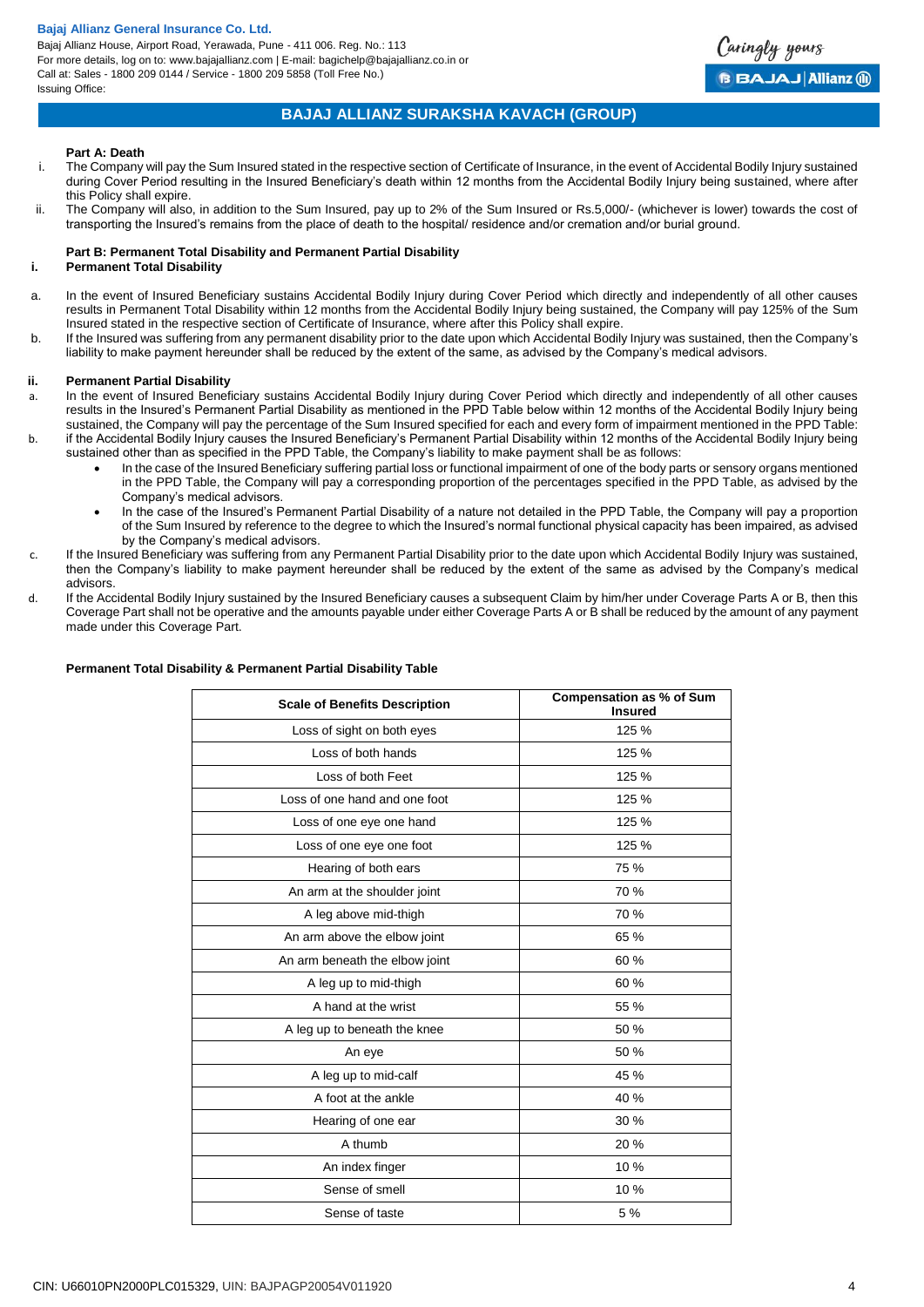Bajaj Allianz House, Airport Road, Yerawada, Pune - 411 006. Reg. No.: 113 For more details, log on to: www.bajajallianz.com | E-mail: bagichelp@bajajallianz.co.in or Call at: Sales - 1800 209 0144 / Service - 1800 209 5858 (Toll Free No.) Issuing Office:



| <b>BAJAJ ALLIANZ SURAKSHA KAVACH (GROUP)</b> |    |  |  |
|----------------------------------------------|----|--|--|
| Any other finger                             | 5% |  |  |
| A large toe                                  | 5% |  |  |
| Any other toe                                | 2% |  |  |

#### **SECTION C2: ACCIDENTAL HOSPITALIZATION**

If Insured Beneficiary is hospitalized for a minimum period of 24 hours on the advice of a Doctor because of accidental Bodily Injury sustained during the Cover Period, then We will reimburse You, Reasonable and Customary Medical Expenses incurred up to a maximum Sum Insured shown in the Certificate Of Insurance for this section aggregate in any one Cover Period. [Non-Medical items (Annexure I) are not payable.]

The medical expenses reimbursable would include-

- 1. The reasonable charges that Insured Member named in the Certificate of Insurance necessarily incur on the advice of a Doctor As an in-patient in a Hospital for accommodation; nursing care; the attention of medically qualified staff; undergoing medically necessary procedures and medical consumables.
- 2. Ambulance charges for carrying you from the site of accident to the nearest hospital up to a maximum of Rs 1000 per claim.

#### **SECTION C3: LOSS OF JOB (APPLICABLE FOR SALARIED PERSONS ONLY)**

In the event of Insured Beneficiary losing his/her job due to his/ her:

- Permanent Total Disability or Permanent Partial Disability arising out of his/ her accidental bodily injury during the Cover Period
- Critical Illness (as listed in Section 5 Critical Illness), which first occurs or manifests itself during the Cover Period then the Company will pay the amount corresponding to the Insured Beneficiary contribution in the EMI amount falling due in respect of the Loan (Loan account number as stated in the Certificate of Insurance) after the commencement of the insured event till the reinstatement of job of the Insured Beneficiary, whichever is earlier subject to a maximum of  $3/6/9/12$  EMI(s) (as specified in the Certificate of Insurance).

For a claim to be admissible under this section the Insured Beneficiary has to submit written proof towards his/ her loss of job due to his/ her Permanent Total Disability or Permanent Partial Disability or Critical Illness, whichever is applicable.

#### **SECTION C4: CREDIT SHIELD**

In the event of Accidental Death or Permanent Total Disability of the Insured Beneficiary during the Cover Period, the Company will make payment under this policy as detailed below: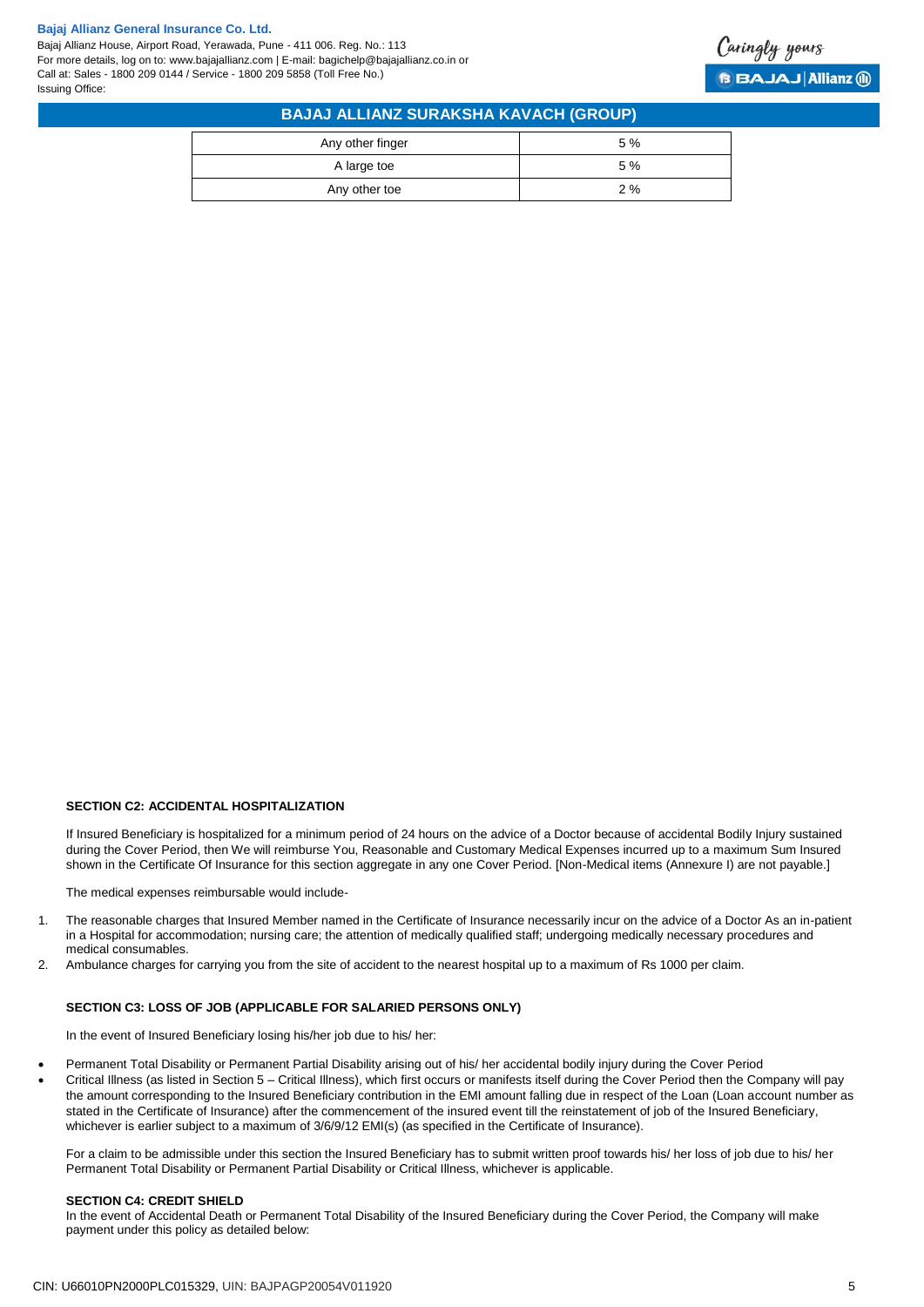Bajaj Allianz House, Airport Road, Yerawada, Pune - 411 006. Reg. No.: 113 For more details, log on to: www.bajajallianz.com | E-mail: bagichelp@bajajallianz.co.in or Call at: Sales - 1800 209 0144 / Service - 1800 209 5858 (Toll Free No.) Issuing Office:

## **BAJAJ ALLIANZ SURAKSHA KAVACH (GROUP)**

Caringly yours

**BBAJAJ Allianz @** 

- I. The Company will pay the balance outstanding loan amount to the legal heirs of the Insured Beneficiary subject to the maximum Sum Insured specified in the Certificate Of Insurance.
- II. The outstanding Loan amount would not include any arrears of the borrower due to any reasons whatsoever.
	- The claim to be settled only in respect of the death of the first named borrower and not in respect of the others, which may happen in case loan is taken jointly.

## **Duties and Obligations of the** Insured Beneficiary **after the Occurrence of an Insured Event**

- It is a condition precedent to the Company's liability under this Policy that in the event of any Accidental Bodily Injury that may give rise to a Claim:
	- 1. the Insured Beneficiary shall immediately and in any event within 14 days provide the Company with written notification of a Claim, and he/she shall immediately and without any delay, consult a Physician and follow such advice and treatment that the Physician might recommend, and
	- 2. the Insured Beneficiary shall take every other reasonable step and/or measure to minimize the consequences of the Bodily Injury, and
	- 3. the Insured Beneficiary shall immediately and in any event within 14 days provide the Company with written notification of any other Claim that may be made under any operative Coverage Part caused by the Accidental Bodily Injury, and
	- 4. In the event of the Insured Beneficiary's death, written notice accompanied by a copy of the post-mortem report (if any) is given to the Company within 14 days (regardless of whether any other notice might already have been given to the Company), and
	- 5. the Insured Beneficiary shall expeditiously provide the Company with or arrange for the Company to be provided with any and all information and documentation in respect of the Claim and/or the Company's liability hereunder that may be requested, and submit himself for examination by the Company's medical advisers as often as may be considered reasonably necessary by the Company at the Company's cost.

### **CLAIMS PAYMENT APPLICABLE:**

The Company shall only make payment under this Policy to the legal heirs of the Insured Beneficiary. Any payment made in good faith by the Company as aforesaid shall operate as complete and final discharge of the Company's liability to make payment under this Policy for such Claim.

#### **SECTION C5- CRITICAL ILLNESS**

If the Insured Beneficiary named in the Certificate Of Insurance is diagnosed as suffering from a Critical Illness covered under the Certificate of Insurance, which first occurs or manifests itself during the Cover Period, the Company shall pay the Critical Illness Benefit as shown in the Certificate Of Insurance subject otherwise to all other terms, conditions and exclusions of the Policy and Certificate of Insurance.

## **CRITICAL ILLNESS COVERAGE**

### **1. Myocardial Infarction (First Heart Attack -of Specified Severity):**

- I. The first occurrence of heart attack or myocardial infarction, which means the death of a portion of the heart muscle as a result of inadequate blood supply to the relevant area. The diagnosis for Myocardial Infarction should be evidenced by all of the following criteria:
	- A history of typical clinical symptoms consistent with the diagnosis of acute myocardial infarction (For e.g. typical chest pain)
- ii. New characteristic electrocardiogram changes
- iii. Elevation of infarction specific enzymes, Troponins or other specific biochemical markers.
- II. The following are excluded:
- i. Other acute Coronary Syndromes
- ii. Any type of angina pectoris
- iii. A rise in cardiac biomarkers or Troponin T or I in absence of overt ischemic heart disease OR following an intra-arterial cardiac procedure.

#### **2. Open Chest CABG:**

- a) The actual undergoing of heart surgery to correct blockage or narrowing in one or more coronary artery(s), by coronary artery bypass grafting done via a sternotomy (cutting through the breast bone) or minimally invasive keyhole coronary artery bypass procedures. The diagnosis must be supported by a coronary angiography and the realization of surgery has to be confirmed by a cardiologist.
- b) The following are excluded:
- i. Angioplasty and/or any other intra-arterial procedures

#### **3. Stroke resulting in Permanent symptoms:**

- I. Any cerebrovascular incident producing permanent neurological sequelae. This includes infarction of brain tissue, thrombosis in an intracranial vessel, haemorrhage and embolization from an extracranial source. Diagnosis has to be confirmed by a specialist medical practitioner and evidenced by typical clinical symptoms as well as typical findings in CT Scan or MRI of the brain. Evidence of permanent neurological deficit lasting for at least 3 months has to be produced.
- II. The following are excluded:
- i. Transient ischemic attacks (TIA)
- ii. Traumatic injury of the brain
- iii. Vascular disease affecting only the eye or optic nerve or vestibular function

#### **4. Cancer of specified severity:**

- I. A malignant tumour characterized by the uncontrolled growth and spread of malignant cells with invasion and destruction of normal tissues. This diagnosis must be supported by histological evidence of malignancy. The term cancer includes leukaemia, lymphoma and sarcoma.
- II. The following are excluded –
- i. All tumours which are histologically described as carcinoma in situ, benign, pre-malignant, borderline malignant, low malignant potential, neoplasm of unknown behaviour, or non-invasive, including but not limited to: Carcinoma in situ of breasts, Cervical dysplasia CIN-1, CIN - 2 and CIN-3.
- ii. Any non-melanoma skin carcinoma unless there is evidence of metastases to lymph nodes or beyond;
- iii. Malignant melanoma that has not caused invasion beyond the epidermis;
- iv. All tumours of the prostate unless histologically classified as having a Gleason score greater than 6 or having progressed to at least clinical TNM classification T2N0M0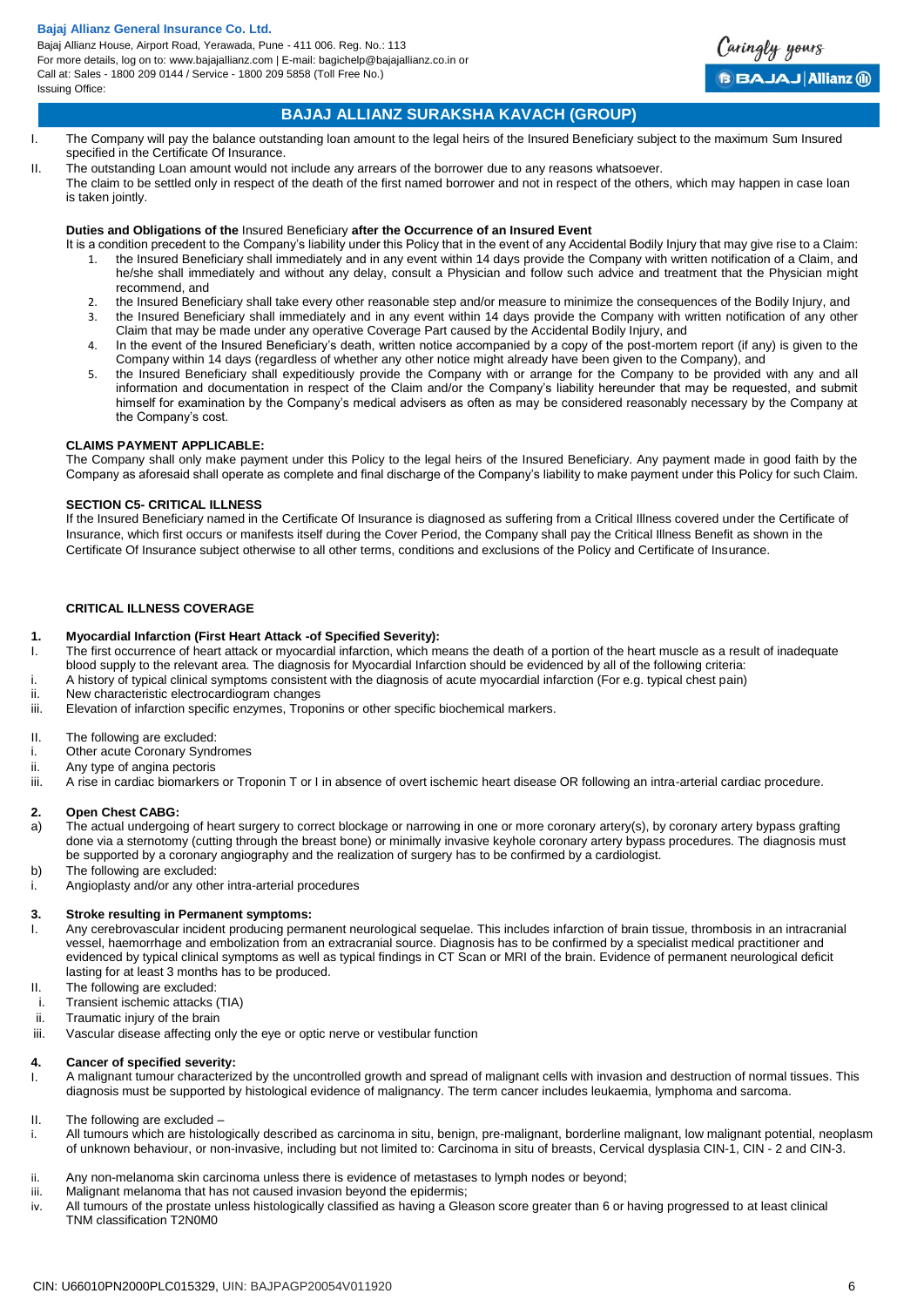Bajaj Allianz House, Airport Road, Yerawada, Pune - 411 006. Reg. No.: 113 For more details, log on to: www.bajajallianz.com | E-mail: bagichelp@bajajallianz.co.in or Call at: Sales - 1800 209 0144 / Service - 1800 209 5858 (Toll Free No.) Issuing Office:



## **BAJAJ ALLIANZ SURAKSHA KAVACH (GROUP)**

- v. All Thyroid cancers histologically classified as T1N0M0 (TNM Classification) or below;
- vi. Chronic lymphocytic leukaemia less than RAI stage 3
- vii. Non-invasive papillary cancer of the bladder histologically described as TaN0M0 or of a lesser classification,
- viii. All Gastro-Intestinal Stromal Tumours histologically classified as T1N0M0 (TNM Classification) or below and with mitotic count of less than or equal to 5/50 HPFs;

## **5. Kidney Failure Requiring Regular Dialysis:**

End stage renal disease presenting as chronic irreversible failure of both kidneys to function, as a result of which either regular renal dialysis (haemodialysis or peritoneal dialysis) is instituted or renal transplantation is carried out. Diagnosis has to be confirmed by a specialist medical practitioner.

### **6. Major Organ/Bone Marrow Transplant:**

- I. The actual undergoing of a transplant of:
- i. One of the following human organs: heart, lung, liver, kidney, pancreas, that resulted from irreversible end-stage failure of the relevant organ, or
- ii. Human bone marrow using haematopoietic stem cells. The undergoing of a transplant has to be confirmed by a specialist medical practitioner. II. The following are excluded:
- 
- i. Other stem-cell transplants<br>ii. Where only islets of langer Where only islets of langerhans are transplanted

## **7. Multiple Sclerosis with persistent symptoms:**

- I. The unequivocal diagnosis of Definite Multiple Sclerosis confirmed and evidenced by all of the following:
- i. investigations including typical MRI findings which unequivocally confirm the diagnosis to be multiple sclerosis and
- ii. there must be current clinical impairment of motor or sensory function, which must have persisted for a continuous period of at least 6 months.
- II. Neurological damage due to SLE is excluded.

## **8. Surgery of Aorta**

The actual undergoing of surgery for a disease of the aorta (meaning the thoracic and abdominal aorta but not its branches, and excluding traumatic injury of the aorta and congenital narrowing of the aorta) needing excision and surgical replacement of the diseased aorta with a graft.

#### **9. Primary (Idiopathic) Pulmonary Hypertension**

- I. An unequivocal diagnosis of Primary (Idiopathic) Pulmonary Hypertension by a Cardiologist or specialist in respiratory medicine with evidence of right ventricular enlargement and the pulmonary artery pressure above 30 mm of Hg on Cardiac Cauterization. There must be permanent irreversible physical impairment to the degree of at least Class IV of the New York Heart Association Classification of cardiac impairment.
- II. The NYHA Classification of Cardiac Impairment are as follows:
- a. Class III: Marked limitation of physical activity. Comfortable at rest, but less than ordinary activity causes symptoms.
- b. Class IV: Unable to engage in any physical activity without discomfort. Symptoms may be present even at rest.
- III. Pulmonary hypertension associated with lung disease, chronic hypoventilation, pulmonary thromboembolic disease, drugs and toxins, diseases of the left side of the heart, congenital heart disease and any secondary cause are specifically excluded.

#### **10. Permanent Paralysis of Limbs:**

Total and irreversible loss of use of two or more limbs as a result of injury or disease of the brain or spinal cord. A specialist medical practitioner must be of the opinion that the paralysis will be permanent with no hope of recovery and must be present for more than 3 months.

#### **11. Alzheimer's Disease**

Clinically established diagnosis of Alzheimer's Disease (pre-senile dementia) resulting in a permanent inability to perform independently three or more activities of daily living – bathing, dressing/undressing, getting to and using the toilet, transferring from bed to chair or chair to bed, continence, eating/drinking and taking medication – or resulting in need of supervision and permanent presence of care staff due to the disease. These conditions have to be medically documented for at least 3 months.

#### **12. Progressive Scleroderma:**

A systemic collagen-vascular disease causing progressive diffuse fibrosis in the skin, blood vessels and visceral organs. This diagnosis must be unequivocally supported by biopsy and serological evidence and the disorder must have reached systemic proportions to involve the heart, lungs or kidneys.

The following conditions are excluded:

- a. Localized scleroderma (linear scleroderma or morphea);
- b. Eosinophilicfascitis; and
- c. CREST syndrome

#### **13. Pulmonary Artery Graft Surgery:**

The undergoing of surgery requiring median sternotomy on the advice of a Cardiologist for disease of the pulmonary artery to excise and replace the diseased pulmonary artery with a graft.

#### **14. Goodpasture's Syndrome:**

Goodpasture's syndrome is an autoimmune disease in which antibodies attack the lungs and kidneys, leading to permanent lung and kidney damage. The permanent damage should be for a continuous period of at least 30 days. The Diagnosis must be proven by Kidney biopsy and confirmed by a Specialist Medical Practitioner (Rheumatologist).

#### **15. Apallic Syndrome**

A persistent vegetative state in which patients with severe brain damage (universal necrosis of the brain cortex with the brainstem remaining intact), are in a state of partial arousal rather than true awareness. The Diagnosis must be confirmed by a Specialist Medical Practitioner (Neurologist) and condition must be documented for at least 30 days.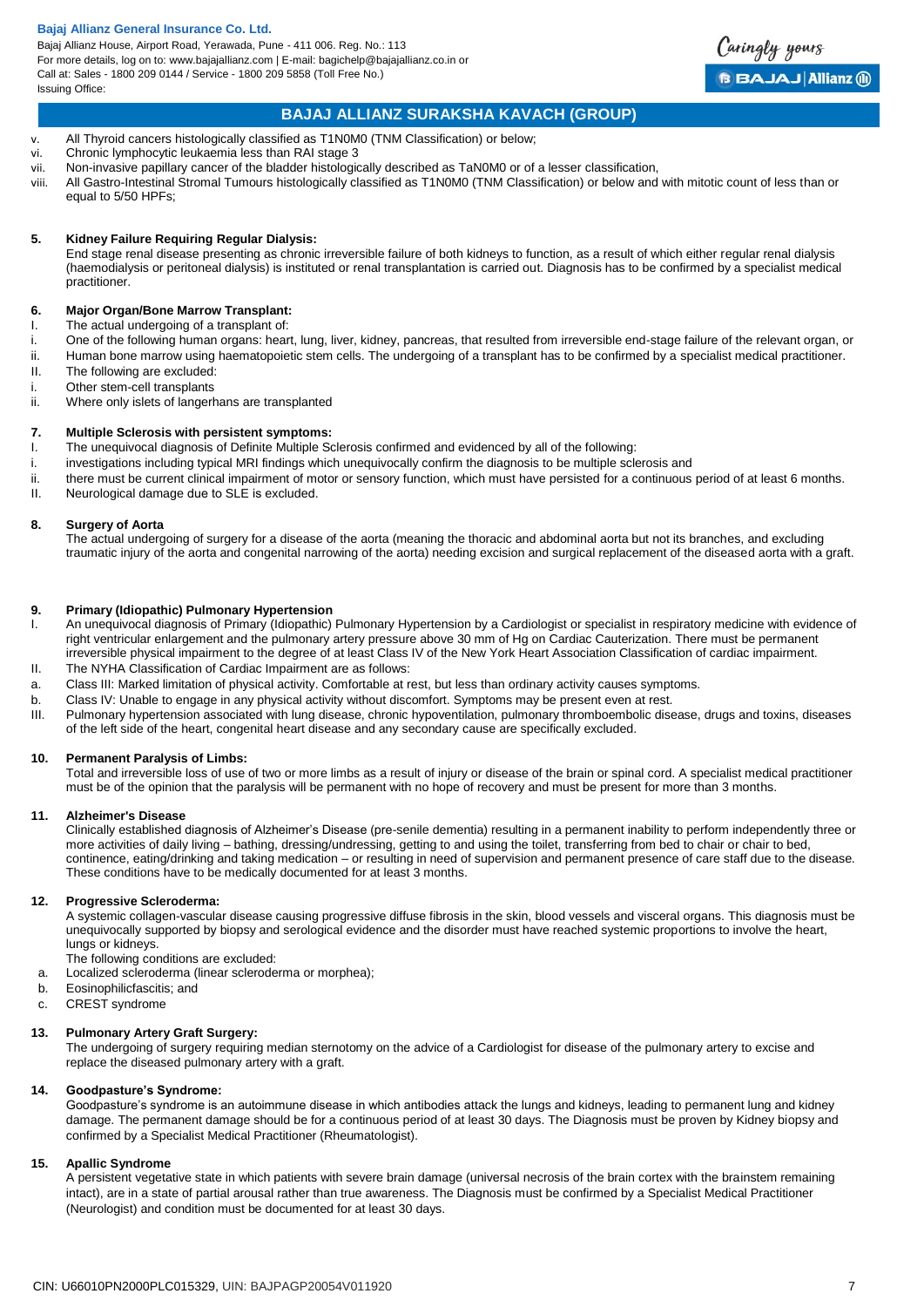

## **BAJAJ ALLIANZ SURAKSHA KAVACH (GROUP)**

## **GENERAL CONDITIONS APPLICABLE TO CRITICAL ILLNESS**

#### **Due Observance**

The due observance of and compliance with the terms, provisions, warranties and conditions of this Policy in so far as they relate to anything to be done or complied with by the Insured Beneficiary shall be a condition precedent to the Company's liability under this Policy.

#### **Duties and Obligations of the** Insured Beneficiary **as shown under section 5 of these Terms and Conditions/Policy Wordings, upon the Diagnosis of an Event of Critical Illness**

It is a condition precedent to the Company's liability to make any payment under this Policy that, upon the diagnosis of an event of Critical Illness: 1. the Insured Beneficiary as shown in the Certificate Of Insurance shall immediately and in any event within 4 weeks of such diagnosis provide the Company with written notification of a claim, and

2. the Insured Beneficiary as shown in the Certificate Of Insurance shall expeditiously provide the Company with or arrange for the Company to be provided with any and all information and documentation in respect of the Critical Illness, the claim and/or the Company's liability hereunder that may be requested, and the Insured Beneficiary as shown under Section 5 of the Certificate Of Insurance shall present himself for examination by the Company's medical advisors as may be considered reasonably necessary by the Company at the Company's cost.

The Company shall be under no obligation to make any payment under this Policy until such time as the Insured Beneficiary as shown in Certificate Of Insurance has taken all necessary steps to satisfy the Company that here has been an event of Critical Illness within the terms of this Policy and this diagnosis has been confirmed by the Company's medical advisors.

### **OPTIONAL COVERS**

(Note: Below terms and conditions will be applicable for Optional Covers which are opted by you on payment of additional premium and displayed on your Certificate of Insurance.)

## **OPTIONAL COVER 1: BURNS**

If during the Period of Insurance an Insured Beneficiary sustains Bodily Injury which directly and independently of all other causes results in second or third degree burns, then the Company agrees to pay to the Insured Beneficiary the Compensation stated in the Table of Benefits up to the Total Sum Insured in the Certificate Of Insurance. The Deductible or Franchise, if applicable, shall be deducted from the Compensation payable.

|                                | Description                                                                               | % of Total Sum Insured |
|--------------------------------|-------------------------------------------------------------------------------------------|------------------------|
| 1) Head                        |                                                                                           |                        |
|                                | b) Second degree burns of 8% or more of the total head surface area                       | 50%                    |
|                                |                                                                                           |                        |
|                                | d) Second degree burns of 5% or more, but less than 8% of the total head surface area     | 40%                    |
|                                |                                                                                           |                        |
|                                | f) Second degree burns of 2% or more, but less than 5% of the total head surface area     | 30%                    |
| 2) Rest of Body<br>(Other than | a) Third degree burns of 20% or more of the rest of body surface area                     | 100%                   |
| head)                          | b) Second degree burns of 20% or more of the rest of body surface area                    | 50%                    |
|                                |                                                                                           |                        |
| 2) Rest of Body                | d) Second degree burns of 15% or more, but less than 20% of the rest of body surface area | 40%                    |
|                                |                                                                                           |                        |
|                                | f) Second degree burns of 10% or more, but less than 15% of the rest of body surface area | 30%                    |
|                                |                                                                                           |                        |
|                                | h) Second degree burns of 5% or more, but less than 10% of the rest of body surface area  | 10%                    |

#### **Specific Conditions**

- 1. If the Bodily Injury results in more than one of the Descriptions above, then the Company shall be liable for the largest Description only.
- 2. We shall calculate body surface area by "Wallace rule of nines."

### **OPTIONAL COVER 2: BROKEN BONES**

If during the Period of Insurance an Insured Beneficiary sustains Bodily Injury which directly and independently of all other causes results in a broken bone as specified in this Section, then the Company agrees to pay to the Insured Beneficiary the Compensation stated in the Table of Benefits up to the Total Sum Insured in the Certificate Of Insurance. The Deductible or Franchise, if applicable, shall be deducted from the Compensation payable.

#### **TABLE OF BENEFITS**

Sr. No. Sand Sum Insured & Sr. No. 3. Fracture & Sr. No. 3. Fracture & Sr. No. 3. Sand Insured & Sr. No. 3. Sand Insured & Sr. No. 3. Sand Insured & Sr. No. 3. Sand Insured & Sr. No. 3. Sand Insured & Sr. No. 3. Sand Insur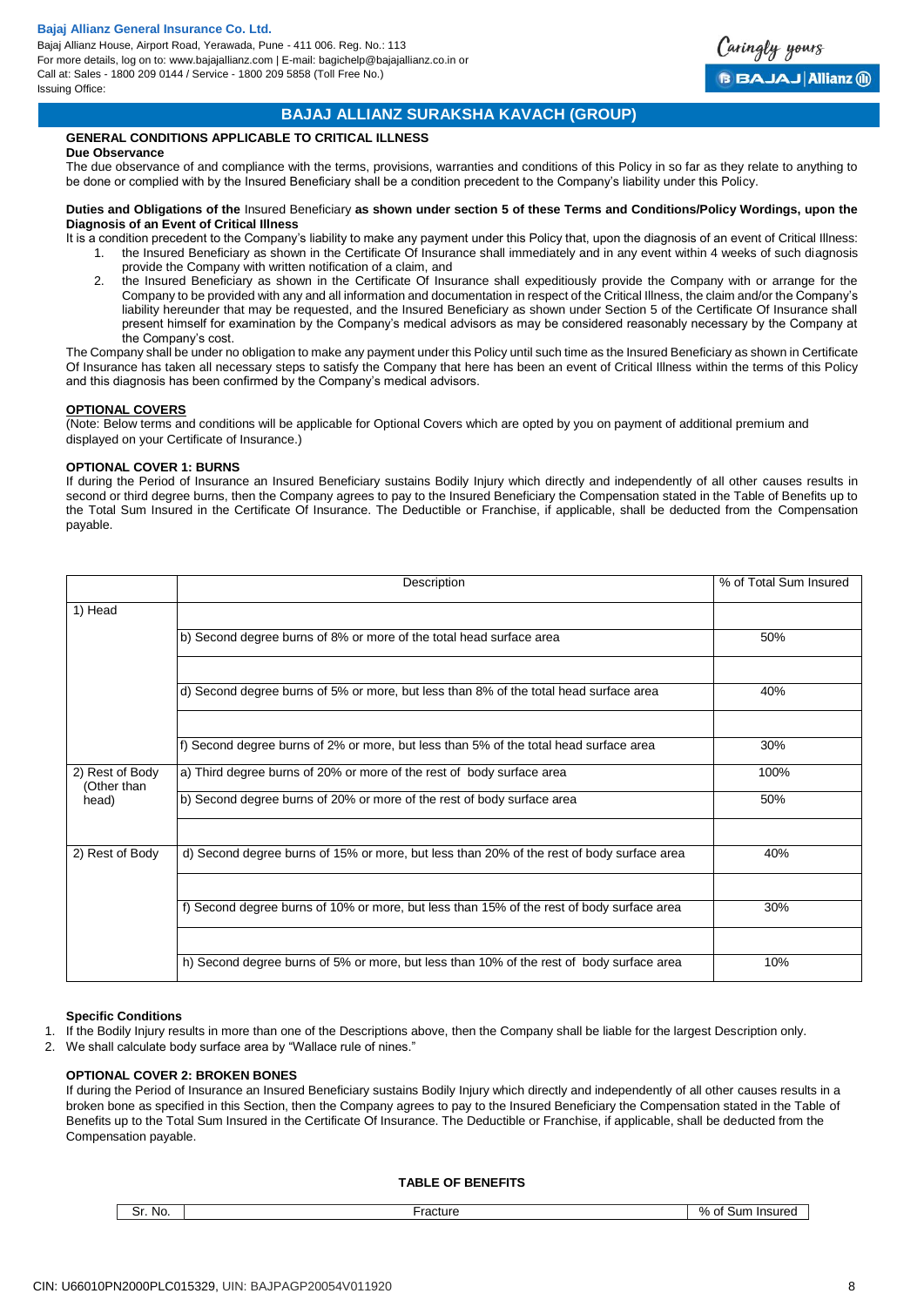Bajaj Allianz House, Airport Road, Yerawada, Pune - 411 006. Reg. No.: 113 For more details, log on to: www.bajajallianz.com | E-mail: bagichelp@bajajallianz.co.in or Call at: Sales - 1800 209 0144 / Service - 1800 209 5858 (Toll Free No.) Issuing Office:



## **BAJAJ ALLIANZ SURAKSHA KAVACH (GROUP)**

| 1.               | Fractures of the Skull:                                                                 |     |  |
|------------------|-----------------------------------------------------------------------------------------|-----|--|
|                  | a)<br>Compound fracture with damage to the brain tissue                                 | 100 |  |
|                  | b)<br>Compound fracture without damage to the brain tissue                              | 75  |  |
|                  | c)<br>All other fractures                                                               | 50  |  |
| $\overline{2}$   | Fractures of hip or pelvis (excluding thigh or coccyx):                                 |     |  |
|                  | Multiple fractures (at least one compound & one complete)<br>a)                         | 100 |  |
|                  | b)<br>All other compound fractures                                                      | 50  |  |
|                  | C)<br>Multiple fractures, at least one complete                                         | 30  |  |
|                  | d)<br>All other fractures                                                               | 20  |  |
|                  |                                                                                         |     |  |
| 3.               | Fracture of thigh or heel:                                                              |     |  |
|                  | Multiple fractures (at least one compound & one complete)<br>a)                         | 50  |  |
|                  | b)<br>All other compound fractures                                                      | 40  |  |
|                  | c)<br>Multiple fractures, at least one complete                                         | 30  |  |
|                  | d)<br>All other fractures                                                               | 20  |  |
| 4.               | Fracture of Lower Leg, Clavicle, Ankle, Elbow, Upper or Lower Arm (including wrist, but |     |  |
|                  | excluding Colles-type fracture):                                                        |     |  |
|                  | a)<br>Multiple fractures (at least one compound & one complete)                         | 40  |  |
|                  | b)<br>All other compound fractures                                                      | 30  |  |
|                  | Multiple fractures, at least one complete<br>c)                                         | 20  |  |
|                  | d)<br>All other fractures                                                               | 12  |  |
| $\overline{5}$ . | Fractures of Lower Jaw:                                                                 |     |  |
|                  | Multiple fractures (at least one compound & one complete)<br>a)                         | 30  |  |
|                  | b)<br>All other compound fractures                                                      | 20  |  |
|                  | Multiple fractures, at least one complete<br>C)                                         | 16  |  |
|                  | d)<br>All other fractures                                                               | 8   |  |
| $\overline{6}$ . | Fractures of Shoulder Blade, Kneecap, Sternum, Hand (excluding fingers and wrist),      |     |  |
|                  | Foot (excluding toes and heel):                                                         |     |  |
|                  | a)<br>All compound fractures                                                            | 20  |  |
|                  | b)<br>All other fractures                                                               | 10  |  |
| 7.               | Colles type fracture to the Lower Arm:                                                  |     |  |
|                  | a)<br>Compound                                                                          | 20  |  |
|                  | b)<br>Other                                                                             | 10  |  |
| 8.               | Fractures of Spinal Column (Vertebrae but excluding coccyx):                            |     |  |
|                  | All compression fractures<br>a)                                                         | 20  |  |
|                  | All spinous, transverse process or pedicle fractures<br>b)                              | 20  |  |
|                  | All other vertebral fractures<br>C)                                                     | 10  |  |
| $\overline{9}$ . | Fractures of Rib or Ribs, Cheekbone, Coccyx, Upper Jaw, Nose, Toe and toes, finger or   |     |  |
|                  | fingers:                                                                                | 16  |  |
|                  | a)<br>Multiple fractures (at least one compound & one complete)                         | 12  |  |
|                  | b)<br>All other compound fractures                                                      | 8   |  |
|                  | c)<br>Multiple fractures, at least one complete                                         | 4   |  |
|                  | d)<br>All other fractures                                                               |     |  |

#### **Specific Conditions**

1. No benefit will be paid before any fracture is recognized medically and a Physician has established the extent and nature of the fracture. 2. The total amount payable under this Section, in respect of more than one fracture due to the same Bodily Injury, will be calculated by adding

the various benefits together, but shall not exceed the Total Sum Insured.

### **OPTIONAL COVER 3: DEPENDENT CHILD EDUCATION BENEFIT**

If during the Period of Insurance an Insured Beneficiary sustains Bodily Injury which directly and independently of all other causes results in Death or Permanent Total Disability within twelve (12) months of the Date of Loss, then the Company agrees to pay the Insured Beneficiary's surviving Dependent Child lumpsum amount stated in the Certificate Of Insurance for the education fees of the dependent child.

#### **Specific Conditions**

- 1. To receive benefits under this Section, the Dependent Child must be in full time education at an accredited tertiary educational institution.
- 2. The Total Sum Insured is the total amount payable for all Dependent Children combined, not per person.

#### **OPTIONAL COVER 4: PARENTAL CARE BENEFIT**

If during the Period of Insurance an Insured Beneficiary sustains Bodily Injury which directly and independently of all other causes results in Death or Permanent Total Disability within twelve (12) months of the Date of Loss, then the Company agrees to pay the Compensation shown in the Certificate Of Insurance to each Dependent Parent of the Insured Beneficiary.

#### **Specific Definition-**

Dependent Parent means the parents or grandparents of the Insured Beneficiary or the Insured Beneficiary's Spouse. A Dependent Parent is eligible for this benefit if he or she, at the time of the Bodily Injury, is receiving support and care provided by the Insured Beneficiary or Spouse.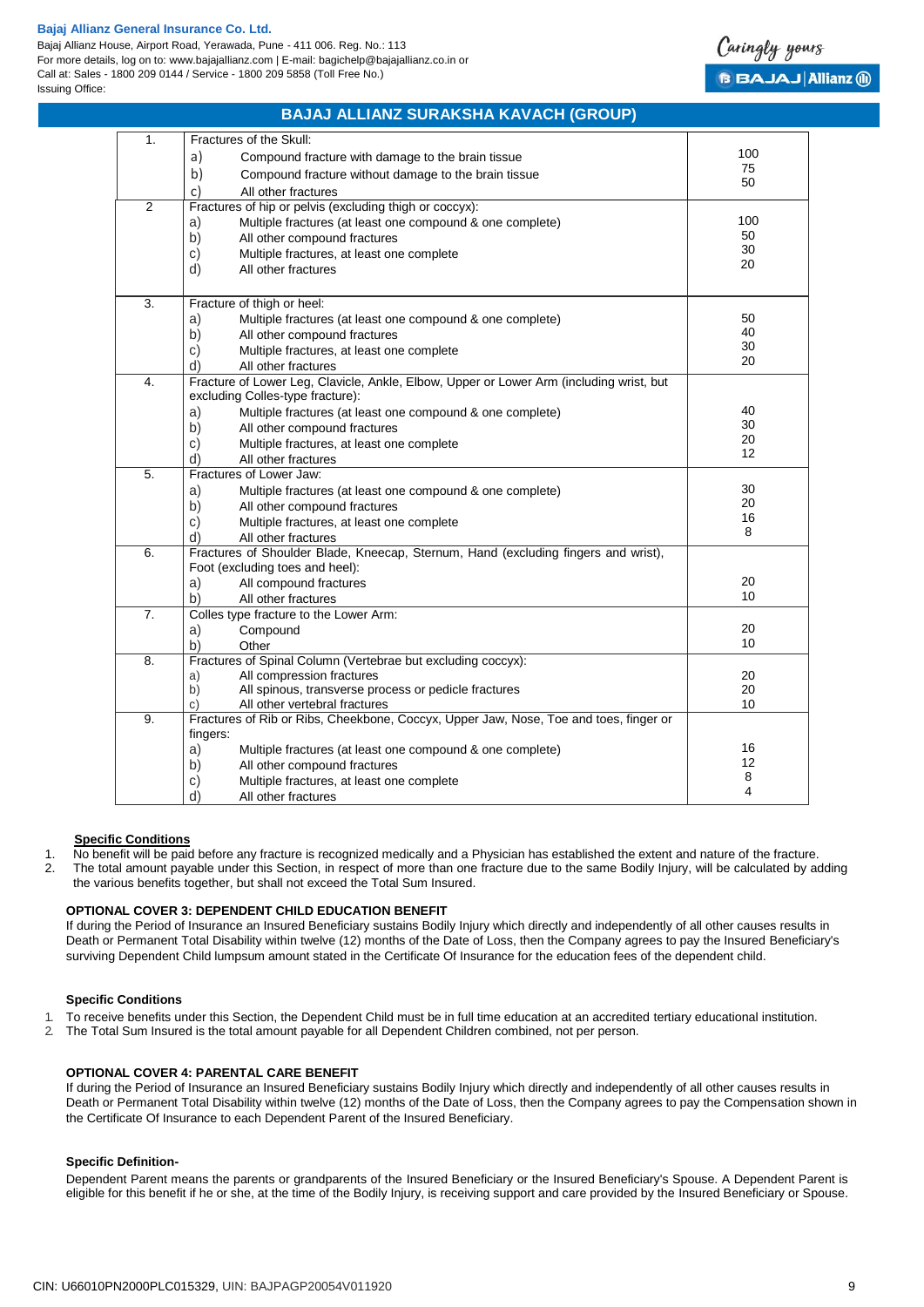Bajaj Allianz House, Airport Road, Yerawada, Pune - 411 006. Reg. No.: 113 For more details, log on to: www.bajajallianz.com | E-mail: bagichelp@bajajallianz.co.in or Call at: Sales - 1800 209 0144 / Service - 1800 209 5858 (Toll Free No.) Issuing Office:



## **BAJAJ ALLIANZ SURAKSHA KAVACH (GROUP)**

### **OPTIONAL COVER 5: MOBILITY EXTENSION**

If during the Period of Insurance an Insured Beneficiary sustains Bodily Injury which directly and independently of all other causes results in Permanent Total Disablement/ Permanent Partial Disability/ Broken Bones of such a nature that such Insured Beneficiary needs and can operate:

- 1. a self-powered, climbing wheelchair; and/or
- 2. his/her motor vehicle with the controls suitably adjusted; and/or
- 3. a lift, necessary ramps, railings and holds to usual place of residence,

then the Company agrees to pay for 95% of the costs of such equipment and the installation thereof up to the Total Sum Insured stated in the Certificate Of Insurance.

### **SECTION D) EXCLUSIONS UNDER THE POLICY – STANDARD EXCLUSIONS**

#### **1. EXCLUSIONS APPLICABLE TO PERSONAL ACCIDENT**

- 1) Maternity (Excl. 18) :
- a. Medical Treatment Expenses traceable to childbirth (including complicated deliveries and caesarean sections incurred during hospitalization) except ectopic pregnancy.
- b. Expenses towards miscarriage (unless due to an accident) and lawful medical termination of pregnancy during the policy period.

#### **2. EXCLUSIONS APPLICABLE TO CREDIT SHIELD**

- 1) Treatment for, Alcoholism, drug or substance abuse or any addictive condition and consequences thereof. (Code- Excl 12)
- 2) Maternity (Excl 18)
- a. Medical Treatment Expenses traceable to childbirth (including complicated deliveries and caesarean sections incurred during hospitalization) except ectopic pregnancy.
- b. Expenses towards miscarriage (unless due to an accident) and lawful medical termination of pregnancy during the policy period.

## **SECTION D) EXCLUSIONS UNDER THE POLICY – SPECIFIC EXCLUSIONS**

#### **1. SPECIFIC EXCLUSIONS APPLICABLE TO PERSONAL ACCIDENT**

- No indemnity is available hereunder and no payment will be made by the Company for any Claim directly or indirectly caused by, based on, arising out of or howsoever attributable to any of the following:
- 1) Suicide, attempted suicide or self-inflicted injury or illness;
- 2) Whilst under the influence of intoxicating liquor or drugs; as per police charges or proved medically.
- 3) Any deliberate or intentional, unlawful or illegal activities with criminal intent, error, or omission of the Insured Beneficiary.
- 4) From war (whether declared or not), civil war, invasion, act of foreign enemies, rebellion, revolution, insurrection, mutiny, military or usurped power, seizure, capture, arrest, restraint or detainment, confiscation or nationalization or requisition of or damage y or under the order of any government or public local authority.
- 5) Any consequential losses of any kind, and/or any actual or alleged legal liability of the Insured Beneficiary.
- 6) Whilst engaging in aviation or ballooning, whilst mounting into, dismounting from or travelling in any balloon or aircraft other than as a passenger (fare paying or otherwise) in any duly licensed standard type of aircraft anywhere in the world.
- 7) Any loss suffered by the Insured Beneficiary on account of his participation as the driver, co-driver or passenger of a motor vehicle during motor racing or trial runs.
- 8) Any loss caused either directly or indirectly by nuclear energy, radiation.
- 9) Curative treatments or interventions that the Insured Beneficiary performs or has had performed on his body against medical advice or without medical advice.
- 10) Venereal or sexually transmitted disease.
- 11) The Insured Beneficiarys' participation in any naval, military or air force operations whether in the form of military exercises or war games or actual engagement with the enemy, whether foreign or domestic.

#### **3. SPECIFIC EXCLUSIONS APPLICABLE TO CREDIT SHIELD:**

No indemnity is available hereunder and no payment will be made by the Company for any Claim directly or indirectly caused by, based on, arising out of or howsoever attributable to any of the following:

- 1) Suicide, attempted suicide or self-inflicted injury or illness;
- 2) Whilst under the influence of intoxicating liquor or drugs;<br>3) Any deliberate or intentional, unlawful or illegal activities
- 3) Any deliberate or intentional, unlawful or illegal activities with criminal intent, error, or omission of the Insured.
- 4) From war (whether declared or not), civil war, invasion, act of foreign enemies, rebellion, revolution, insurrection, mutiny, military or usurped power, seizure, capture, arrest, restraint or detainment, confiscation or nationalization or requisition of or damage by or under the order of any government or public local authority.
- Any consequential losses of any kind, and/or any actual or alleged legal liability of the Insured.
- 5) Whilst engaging in aviation or ballooning, whilst mounting into, dismounting from or travelling in any balloon or aircraft other than as a passenger (fare paying or otherwise) in any duly licensed standard type of aircraft anywhere in the world.
- 6) Any loss suffered by the Insured on account of his participation as the driver, co-driver or passenger of a motor vehicle during motor racing or trial runs.
- 7) Any loss caused either directly or indirectly by nuclear energy, radiation.
- 8) Curative treatments or interventions that the Insured performs or has had performed on his body against medical advice or without medical advice
- 9) Venereal or sexually transmitted disease.<br>10) HIV (Human immunodeficiency Virus) and
- 10) HIV (Human immunodeficiency Virus) and/or any HIV related illness including AIDS (Acquired Immune Deficiency Syndrome) and/or mutant derivatives or variations thereof however caused.
- 11) The Insured's participation in any naval, military or air force operations whether in the form of military exercises or war games or actual engagement with the enemy, whether foreign or domestic

## **4. SPECIFIC EXCLUSIONS APPLICABLE TO CRITICAL ILLNESS:**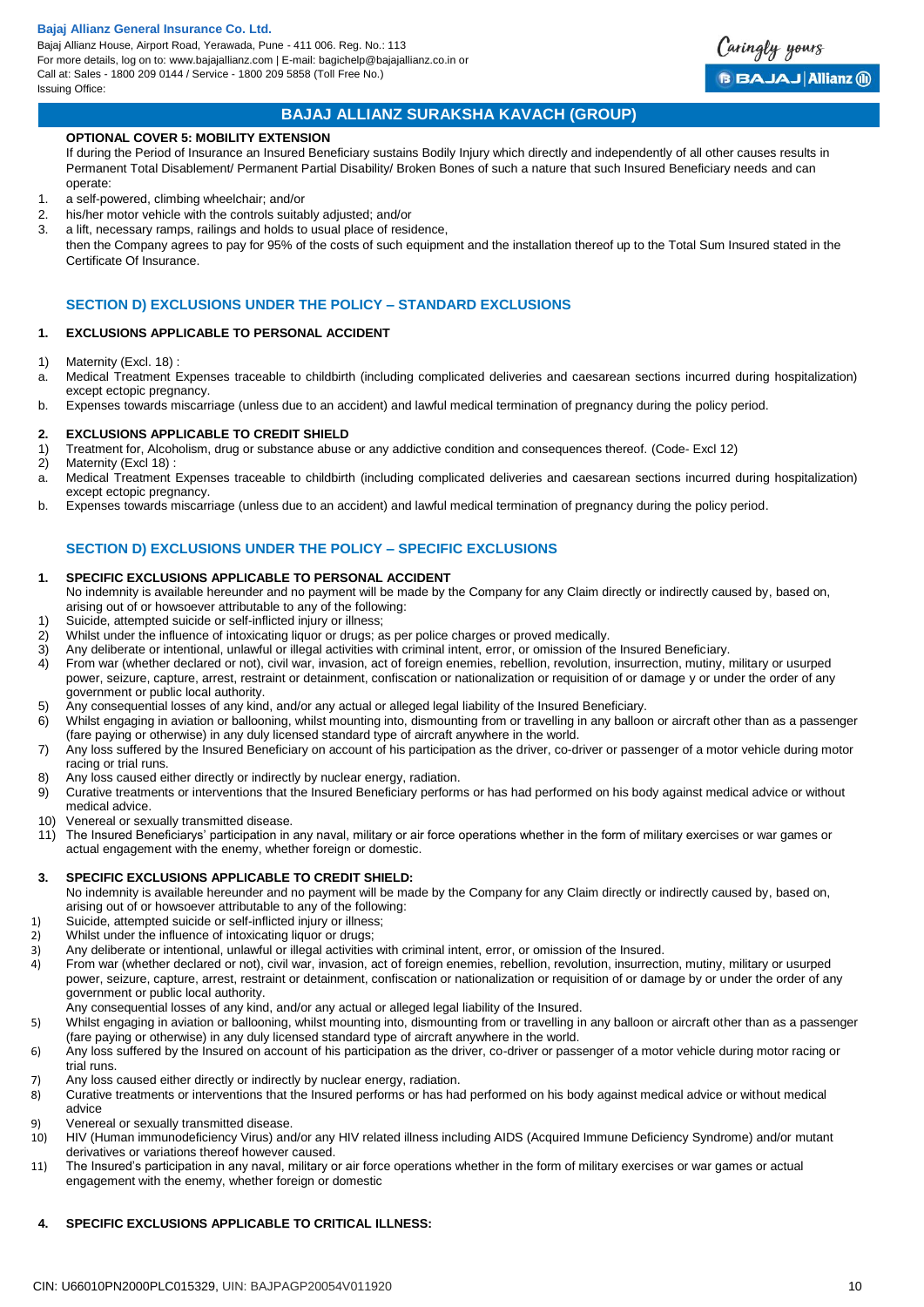Bajaj Allianz House, Airport Road, Yerawada, Pune - 411 006. Reg. No.: 113 For more details, log on to: www.bajajallianz.com | E-mail: bagichelp@bajajallianz.co.in or Call at: Sales - 1800 209 0144 / Service - 1800 209 5858 (Toll Free No.) Issuing Office:



## **BAJAJ ALLIANZ SURAKSHA KAVACH (GROUP)**

No payment will be made by the Company for any claim directly or indirectly caused by, based on, arising out of or howsoever attributable to any of the following:

- 1) Any Critical Illness for which care, treatment, or advice was recommended by or received from a Physician, or which first manifested itself or was contracted before the start of the Cover Period, or for which a claim has or could have been made under any earlier policy
- 2) Any Critical Illness diagnosed within the first 90 days of the date of commencement of-the Policy is excluded. This exclusion shall not apply to an Insured for whom coverage has been renewed by the Insured Beneficiary, without a break, for subsequent years.
- 3) Any sexually transmitted diseases or any condition directly or indirectly caused by or associated with Human TCell Lymphotropic Virus type III (III LB III) or Lymphadinopathy Associated Virus (LAV) or the Mutants Derivative or Variations Deficiency Syndrome or any Syndrome or condition of a similar kind commonly referred to as AIDS.
- 4) Treatment arising from or traceable to pregnancy, childbirth postpartum complications including but not limited to caesarian section, birth defects and congenital anomalies.
- 5) Occupational diseases such as occupational lung diseases including asbestosis, pneumoconiosis, occupational asthma and occupational skin diseases.
- 6) War, whether war be declared or not, invasion, act of foreign enemy, hostilities, civil war, insurrection, terrorism or terrorist acts or activities, rebellion, revolution, mutiny, military or usurped power, riot, strike, lockout, military or popular uprising, civil commotion, martial law or loot, sack or pillage in connection therewith, confiscation or destruction by any government or public authority or any act or condition incidental to any of the above.
- 7) Naval or military operations of the armed forces or air force and participation in operations requiring the use of arms or which are ordered by military authorities for combating terrorists, rebels and the like.
- 8) Any natural peril (including but not limited to storm, tempest, avalanche, earthquake, volcanic eruptions, hurricane, or any other kind of natural hazard).
- 9) Radioactive contamination.
- 10) Consequential losses of any kind, be they by way of loss of profit, loss of opportunity, loss of gain, business interruption, market loss or otherwise, or any claims arising out of loss of a pure financial nature such as loss of goodwill or any legal liability of any kind whatsoever.
- 11) Intentional self-injury and/or the use or misuse of intoxicating drugs and/or alcohol.

#### **5. GENERAL EXCLUSIONS APPLICABLE TO All COVERS**

No indemnity is available hereunder and no payment will be made by the company for any claim directly or indirectly caused by, based on, arising out of or howsoever attributable to any of the following:

- 1) War, invasion, act of foreign enemy, hostilities (whether war be declared or not), civil war, rebellion, revolution, insurrection military or usurped power of civil commotion or loot or pillage in connection herewith.
- 2) Consequential loss of any kind or description.
- 3) Loss or damage directly or indirectly caused by or arising from or in consequence of or contributed to nuclear weapons material by or arising from or in consequence of or contributed to by ionising radiation or contamination by radioactivity from any nuclear fuel or from any nuclear waste from the combustion of nuclear fuel (including any self-sustaining process of nuclear fission).

## **SECTION E) CONDITIONS- STANDARD GENERAL TERMS AND CLAUSES**

#### **1. Disclosure of information**

The policy shall be void and all premium paid thereon shall be forfeited to the Company in the event of misrepresentation, mis description or nondisclosure of any material fact by the policyholder

#### **2. Condition Precedent to Admission of Liability**

The terms and conditions of the policy must be fulfilled by the Insured Person for the Company to make any payment for claim(s) arising under the policy

### **3. Free Look Period**

The Free Look Period shall be applicable on new individual health insurance policies and not on renewals or at the time of porting/migrating the policy.

The insured person shall be allowed free look period of fifteen days from date of receipt of the policy document to review the terms and conditions of the policy, and to return the same if not acceptable.

- lf the insured has not made any claim during the Free Look Period, the insured shall be entitled to
- i. a refund of the premium paid less any expenses incurred by the Company on medical examination of the insured person and the stamp duty charges or
- ii. where the risk has already commenced and the option of return of the policy is exercised by the insured person, a deduction towards the proportionate risk premium for period of cover or
- iii. where only a part of the insurance coverage has commenced, such proportionate premium commensurate with the insurance coverage during such period

#### **4. Possibility of Revision of Terms of the Policy lncluding the Premium Rates:**

The Company, with prior approval of lRDAl, may revise or modify the terms of the policy including the premium rates. The insured person shall be notified three months before the changes are effected.

#### **5. Withdrawal of Policy**

- i. ln the likelihood of this product being withdrawn in future, the Company will intimate the insured person about the same 90 days prior to expiry of the policy.
- ii. lnsured Person will have the option to migrate to similar health insurance product available with the Company at the time of renewal with all the accrued continuity benefits such as cumulative bonus, waiver of waiting period. as per IRDAI guidelines, provided the policy has been maintained without a break.
- **6. Fraud**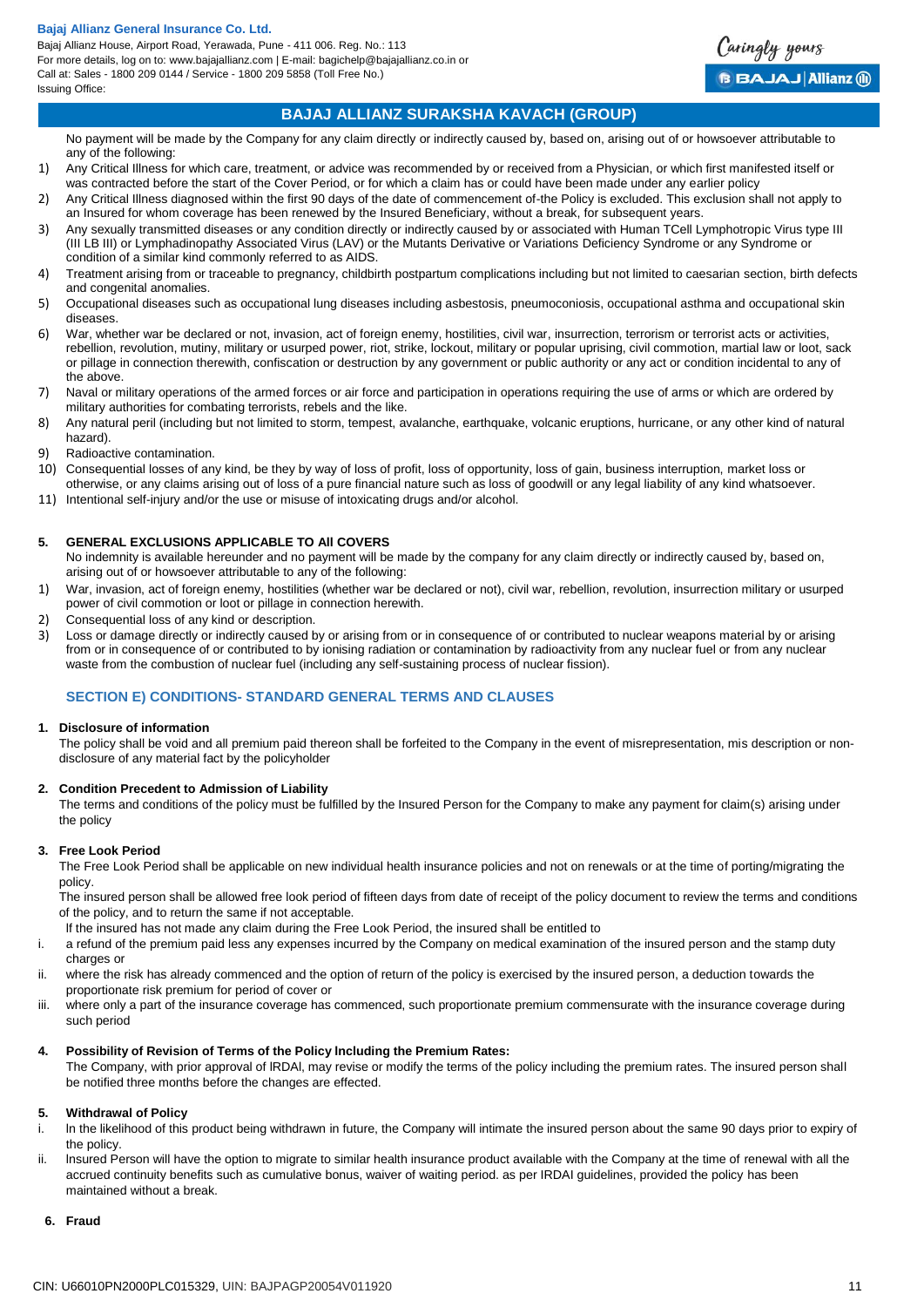Bajaj Allianz House, Airport Road, Yerawada, Pune - 411 006. Reg. No.: 113 For more details, log on to: www.bajajallianz.com | E-mail: bagichelp@bajajallianz.co.in or Call at: Sales - 1800 209 0144 / Service - 1800 209 5858 (Toll Free No.) Issuing Office:



## **BAJAJ ALLIANZ SURAKSHA KAVACH (GROUP)**

- i. If any claim made by the Insured beneficiary, is in any respect fraudulent, or if any false statement, or declaration is made or used in support thereof, or if any fraudulent means or devices are used by the Insured beneficiary or anyone acting on his/her behalf to obtain any benefit under this policy, all benefits under this policy and the premium paid shall be forfeited.
- ii. Any amount already paid against claims made under this policy but which are found fraudulent later shall be repaid by all
- recipient(s)/policyholder(s), who has made that particular claim, who shall be jointly and severally liable for such repayment to the insurer.
- iii. For the purpose of this clause, the expression "fraud" means any of the following acts committed by the Insured beneficiary or by his agent or the hospital/ doctor/any other party acting on behalf of the Insured beneficiary, with intent to deceive the insurer or to induce the insurer to issue an insurance policy:
- a) the suggestion, as a fact of that which is not true and which the Insured beneficiary does not believe to be true;
- b) the active concealment of a fact by the Insured beneficiary having knowledge or belief of the fact;
- c) any other act fitted to deceive; and
- d) any such actor omission as the law specially declares to be fraudulent
- The Company shall not repudiate the claim and / or forfeit the policy benefits on the ground of Fraud, if the Insured beneficiary / beneficiary can prove that the misstatement was true to the best of his knowledge and there was no deliberate intention to suppress the fact or that such misstatement of or suppression of material fact are within the knowledge of the insurer

#### **7. Renewal of Policy**

The policy shall ordinarily be renewable except on misrepresentation by the insured person, grounds of fraud, misrepresentation by the insured person.

- i. The Company shall endeavor to give notice for renewal. However, the Company is not under obligation to give any notice for renewal.
- ii. Renewal shall not be denied on the ground that the insured person had made a claim or claims in the preceding policy years.<br>iii. Request for renewal along with requisite premium shall be received by the Company before
- Request for renewal along with requisite premium shall be received by the Company before the end of the policy period.
- iv. At the end of the policy period, the policy shall terminate and can be renewed within the Grace Period of 30 days to maintain continuity of
- benefits without break in policy. Coverage is not available during the grace period. v. No loading shall apply on renewals based on individual claims experience

#### **8. Migration**

The Insured beneficiary will have the option to migrate the policy to other health insurance products/plans offered by the company by applying for migration of the policy atleast 30 days before the policy renewal date as per IRDAI guidelines on Migration. If such person is presently covered and has been continuously covered without any lapses under any health insurance product/plan offered by the company, the Insured beneficiary will get the accrued continuity benefits in waiting periods as per IRDAI guidelines on migration.

For Detailed Guidelines on migration, kindly refer the link [https://www.irdai.gov.in/ADMINCMS/cms/Circulars\\_List.aspx?mid=3.2.3](https://www.irdai.gov.in/ADMINCMS/cms/Circulars_List.aspx?mid=3.2.3)

#### **9. Portability**

The Insured beneficiary will have the option to port the policy to other insurers by applying to such insurer to port the entire policy along with all the members of the family, if any, at least 45 days before, but not earlier than 60 days from the policy renewal date as per IRDAI guidelines related to portability. If such person is presently covered and has been continuously covered without any lapses under any health insurance policy with an Indian General/Health insurer, the proposed

Insured beneficiary will get the accrued continuity benefits in waiting periods as per IRDAI guidelines on portability.

For Detailed Guidelines on portability, kindly refer the link [https://www.irdai.gov.in/ADMINCMS/cms/Circulars\\_List.aspx?mid=3.2.3](https://www.irdai.gov.in/ADMINCMS/cms/Circulars_List.aspx?mid=3.2.3)

#### **10. Cancellation**

i. The policyholder may cancel this policy by giving 15days'written notice and in such an event, the Company shall refund to the Insured a pro-rata premium for the unexpired Cover Period. For the avoidance of doubt, the Company shall remain liable for any claim that was made prior to the date upon which this insurance is cancelled.

Note : Notwithstanding anything contained herein or otherwise, no refunds of premium shall be made in respect of Cancellation where, any claim has been admitted or has been lodged or any benefit has been availed by the insured person under the policy.

ii. The Company will refund premium on a pro-rata basis by reference to the time cover is provided, subject to a minimum retention of premium of 25%.

#### **11. Nomination**

The policyholder is required at the inception of the policy to make a nomination for the purpose of payment of claims under the policy in the event of death of the policyholder. Any change of nomination shall be communicated to the company in writing and such change shall be effective only when an endorsement on the policy is made. ln the event of death of the policyholder, the Company will pay the nominee {as named in the Policy Schedule/Policy Certificate/Endorsement (if any) and in case there is no subsisting nominee, to the legal heirs or legal representatives of the policyholder whose discharge shall be treated as full and final discharge of its liability under the policy.

#### **12. Grievance Redressal Procedure**

The company has always been known as a forward-looking customer centric organization. It takes immense pride in its approach of "Caringly Yours". To provide you with top-notch service on all fronts, the company has provided with multiple platforms via which you can always reach out to us at below mentioned touch points

- 1. Our toll-free number 1-800-209- 5858 or 020-30305858, say Say "Hi" on WhatsApp on +91 7507245858<br>2. Branches for resolution of vour grievances / complaints, the Branch details can be found on our website
- Branches for resolution of your grievances / complaints, the Branch details can be found on our website

- 3. Register your grievances / complaints on our website
- [www.bajajallianz.com/about-us/customer-service.html](http://www.bajajallianz.com/about-us/customer-service.html)
- 4. E-mail
- a) Level 1: Write to [bagichelp@bajajallianz.co.in](mailto:bagichelp@bajajallianz.co.in) and for senior citizens to [seniorcitizen@bajajallianz.co.in](mailto:seniorcitizen@bajajallianz.co.in)
- b) Level 2: In case you are not satisfied with the response given to you at Level 1 you may write to our Grievance Redressal Officer at [ggro@bajajallianz.co.in](mailto:ggro@bajajallianz.co.in)
- c) Level 3: If in case, your grievance is still not resolved, and you wish to talk to our care specialist, please give a missed call on +91 80809 45060 OR SMS To 575758 and our care specialist will call you back

[www.bajajallianz.com/branch-locator.html](http://www.bajajallianz.com/branch-locator.html)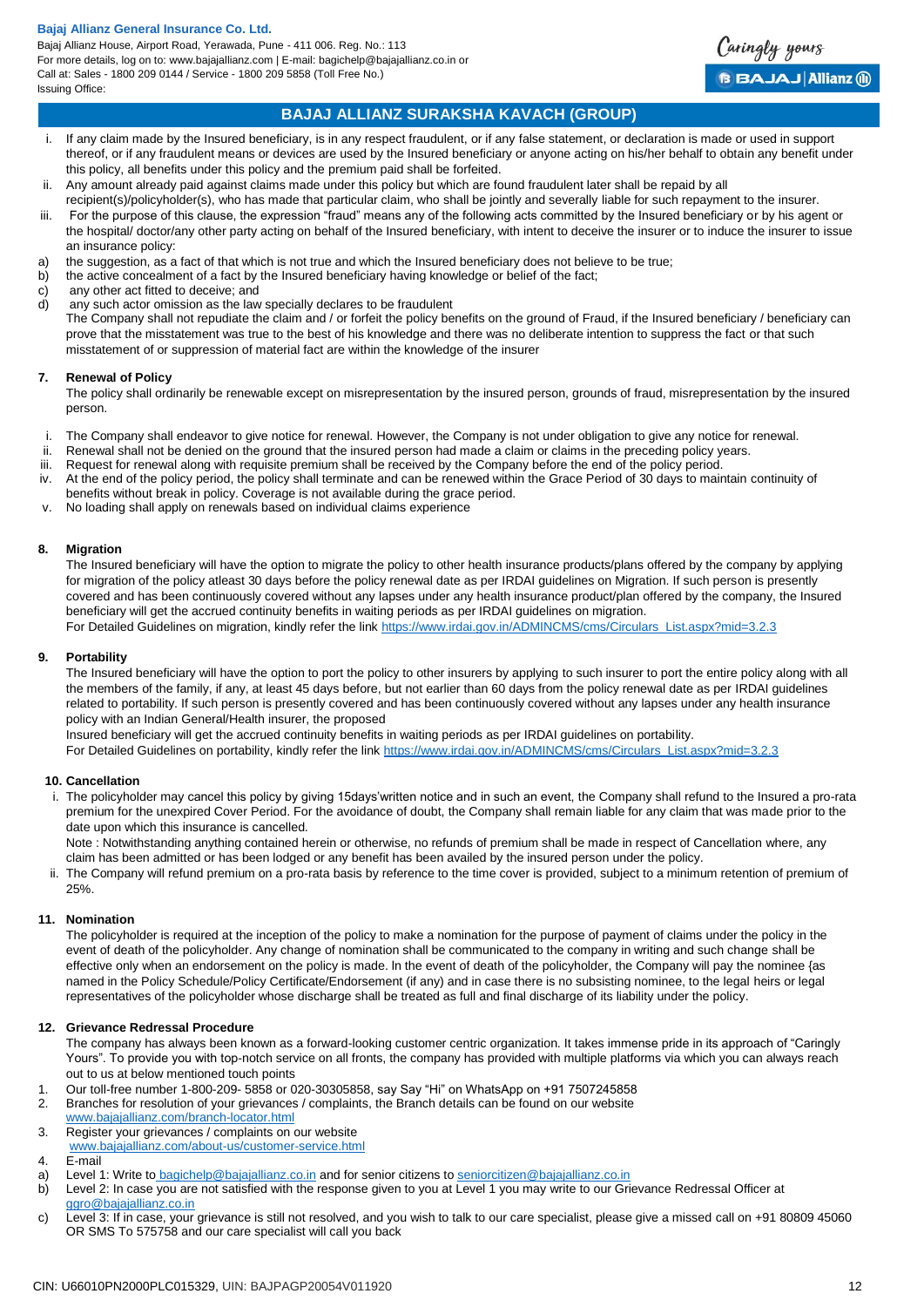

## **BAJAJ ALLIANZ SURAKSHA KAVACH (GROUP)**

5. If you are still not satisfied with the decision of the Insurance Company, you may approach the Insurance Ombudsman, established by the Central Government for redressal of grievance. Detailed process along with list of Ombudsman offices are available at [www.cioins.co.in/ombudsman.html](http://www.cioins.co.in/ombudsman.html)

The contact details of the Ombudsman offices are mentioned in **Annexure II**

## **SECTION E) CONDITIONS- SPECIFIC TERMS AND CLAUSES**

### **13. Reasonable Care**

The Insured shall take all reasonable steps to prevent a claim from arising under this Policy;

#### **14. Electronic Transactions**

The Insured Beneficiary agrees to adhere to and comply with all such terms and conditions as the Company may prescribe from time to time, and hereby agrees and confirms that all transactions effected by or through facilities for conducting remote transactions including the Internet, World Wide Web, electronic data interchange, call centers, teleservice operations (whether voice, video, data or combination thereof) or by means of electronic, computer, automated machines network or through other means of telecommunication, established by or on behalf of the Company, for and in respect of the policy or its terms, or the Company's other products and services, shall constitute legally binding and valid transactions when done in adherence to and in compliance with the Company's terms and conditions for such facilities, as may be prescribed from time to time.

### **15. Notice of charge**

Subject to/Apart from Assignment clause in these Terms and Conditions, the Company shall not be bound to notice or be affected by any notice of any trust, charge, lien or other dealing with or relating to this policy but the receipt of the Insured Beneficiary or his legal personal representative shall in all cases be an effectual discharge to the company.

### **16. Entire Contract - Changes**

This Policy, together with the Proposal Form, as well as any forms, riders and endorsements and papers hereto, constitutes the entire contract of insurance. No change in this Policy shall be valid until approved by Our authorized officer and such approval is endorsed hereon. No agent has authority to change this Policy or to waive any of the provisions of this Policy.

#### **17. Notification of Changes**

It is a condition precedent to Our liability to make any payment under this Policy that You shall give Us written notice immediately of any change in the address, nature of job, state of health and any other changes affecting You or any Insured Beneficiary.

#### **18. Communications**

Any communication meant for Us must be in writing and be delivered to Our address shown in the Certificate Of Insurance. Any communication meant for You will be sent by Us to Your address shown in the Certificate Of Insurance.

#### **19. No constructive Notice**

Any of the circumstances in relation to these conditions coming to the knowledge of any official of the Company shall not be the notice to or be held to bind or prejudicially affect the Company notwithstanding subsequent acceptance of any premium.

#### **20. Special Provisions**

Any special provisions subject to which this policy has been entered into and endorsed in the policy or in any separate instrument shall be deemed to be part of this policy and shall have effect accordingly.

#### **21. Premium Adjustment Factor**

#### **a. Long Term Discount**

| Term     | .    |      | .       |           | ີ                                                          |                      | −.                |                               |
|----------|------|------|---------|-----------|------------------------------------------------------------|----------------------|-------------------|-------------------------------|
| Discount | 3.0% | 5.0% | $6.0\%$ | 0%<br>o.v | 0%<br>$\overline{\phantom{0}}$<br>. .<br>$\cdot$ . $\cdot$ | $\Omega$<br>$\prime$ | $\Omega$<br>2.070 | $\Omega$<br>$\sim$<br>.J.U /0 |

## **Short Term Relativity**

| Term(Years) | 6 Months |
|-------------|----------|
| ⊶ liscount  |          |

## **b. Group Discount**

| <b>Group Size Band</b> | <b>Discount</b> |
|------------------------|-----------------|
| $0 - 10000$            | 5%              |
| 10001-25000            | 10%             |
| 25001 - 40000          | 15%             |
| 40001 - 50000          | 20%             |
| 50001 -70000           | 25%             |
| Above 70000            | 30%             |
|                        |                 |

#### **c. Claim experience Discount and Loading**

A discount or loading up to 30% may be factored based on the banks claims experience.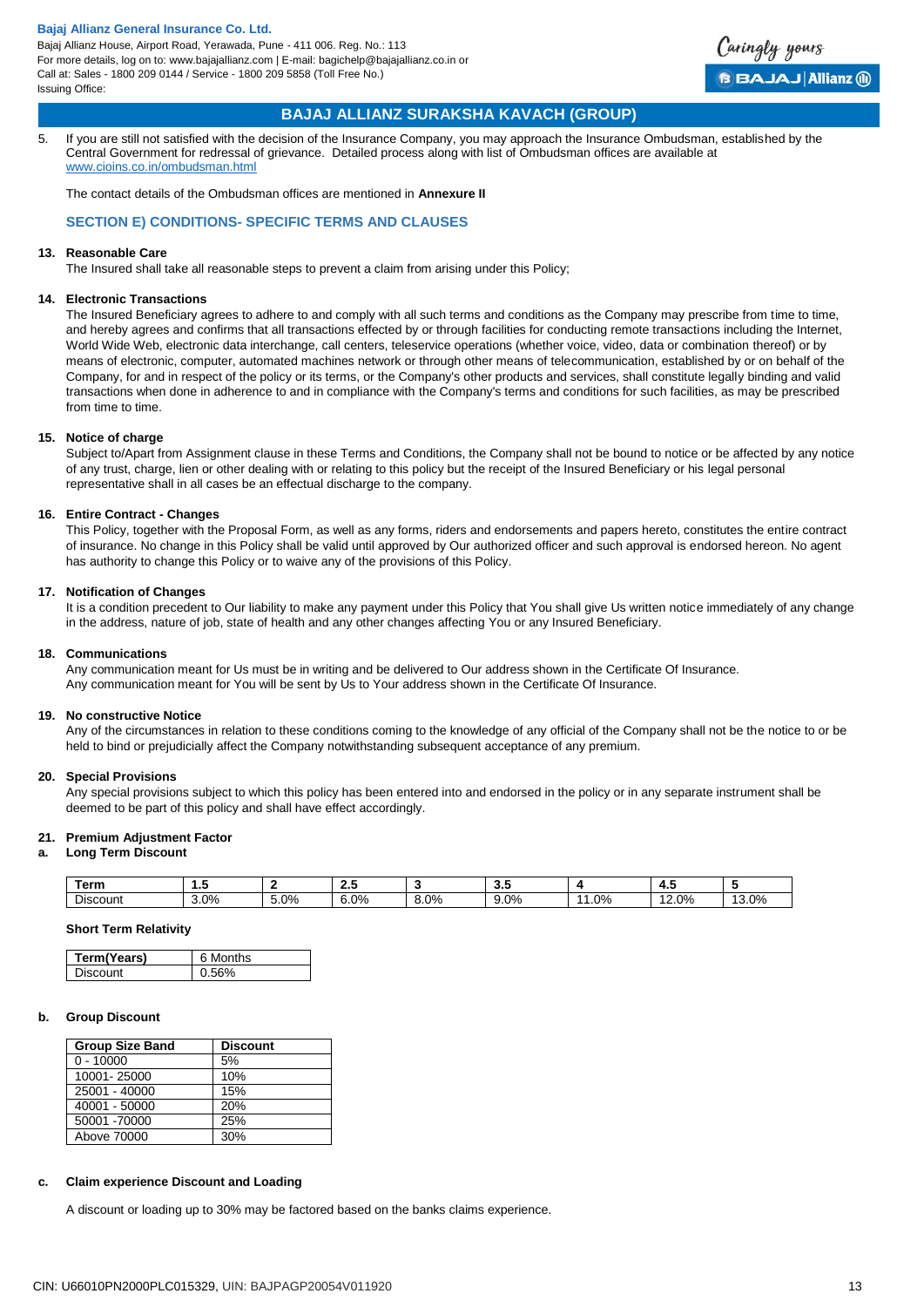Bajaj Allianz House, Airport Road, Yerawada, Pune - 411 006. Reg. No.: 113 For more details, log on to: www.bajajallianz.com | E-mail: bagichelp@bajajallianz.co.in or Call at: Sales - 1800 209 0144 / Service - 1800 209 5858 (Toll Free No.) Issuing Office:



## **BAJAJ ALLIANZ SURAKSHA KAVACH (GROUP)**

| Loss Ratio | Discount/Loading | %     |
|------------|------------------|-------|
| <45%       | <b>Discount</b>  | 30%   |
| 45-55%     | <b>Discount</b>  | 15%   |
| 55-75%     | Base             | $0\%$ |
| 75-85%     | Loading          | 15%   |
| 85%        | oading           | 30%   |

#### **d. Other Discount and Loading**

A discount or loading up to 20% will be provided as per underwriting or risk parameters.

# **Maximum discount 60%**

**Maximum Load 55%.**

#### **22. Duties and Obligations after Occurrence of an Insured Event**

- It is a condition precedent to the Company's liability under this Policy and Certificate Of Insurance that, upon the happening of any event giving rise to or likely to give rise to a claim under Certificate Of Insurance read with Policy:
- a. the Insured Beneficiary shall immediately and in any event within 14 days give written notice of the same to the Company at the address shown in the Certificate Of Insurance for this purpose, and in case of notification of an event likely to give rise to a claim to specify the grounds for such belief, and
- b. the Insured Beneficiary shall within 28 days deliver to the Company its completed claim form detailing the loss or damage that has occurred and an estimate of the quantum of any claim along with all documentation required to support and substantiate the amount sought from the Company, and
- c. the Insured Beneficiary shall expeditiously provide the Company and its representatives and appointees with all the information, assistance, records and documentation that they might reasonably require, and
- the Insured shall not admit liability or settle or make or promise any payment in respect of any claim which may be the subject of indemnity hereunder, or incur any costs or expenses in connection therewith, without the written consent of the Company which shall be entitled to take over and conduct in the name of the Insured Beneficiary the defense and/or settlement of any such claim, for which purpose the Insured shall give all the information and assistance that the Company may reasonably require.

#### **23. Notification of claim**

is the process of notifying a claim to the insurer or TPA by specifying the timelines as well as the address / telephone number to which it should be notified.

#### **24. Paying a Claim**

- a) You agree that We shall only make payment when You or someone claiming on Your behalf has provided Us with necessary documentation and information.
- b) We will make payment to Assignee/Partial Assignee/Conditional Assignee, as the case may be, (as per the provisions of Section 38 of Insurance Amendment Act 2015) or in the absence of assignee to You or Your Nominee. If there is no Assignee or Nominee and You are incapacitated or deceased, We will pay Your heir, executor or validly appointed legal representative and any payment We make in this way will be a complete and final discharge of Our liability to make payment.
- c) On receipt of all the documents and on being satisfied with regard to the admissibility of the claim as per Policy terms and conditions, the Company will settle the claim within 30 (thirty) days of the receipt of the last necessary document. In the cases of delay in the payment, the Company shall be liable to pay interest at a rate which is 2% above the bank rate (prevalent at the beginning of the financial year in which the claim is reviewed by it) from the date of receipt of last necessary document to the date of payment of claim.
- d) However, where the circumstances of a claim warrant an investigation, the Company will initiate and complete such investigation at the earliest, in any case not later than 30 days from the date of receipt of last necessary document. In such cases, the Company will settle the claim within 45 days from the date of receipt of last necessary document. In case of delay beyond stipulated 45 days, the Company will be liable to pay interest at a rate which is 2% above the bank rate from the date of receipt of last necessary document to the date of payment of claim.
- e) If We, for any reasons decide to reject the claim under the policy the reasons regarding the rejection shall be communicated to You in writing within 30 days of the receipt of documents. You may take recourse to the Grievance Redressal procedure stated under the Policy.

#### **25. Condonation of delay**

The Company may condone delay in claim intimation/ document submission on merit, where it is proved that delay in reporting of claim or submission of claim documents, is due to reasons beyond the control of the insured. Notwithstanding the above, delay in claim intimation or submission of claim documents due to reasons beyond the control of the insured shall not be condoned where such claims would have otherwise been rejected even if reported in time."

#### **26. Continuity**

In case a customer wishes to renew the policy with us after the loan is closed, we shall provide the continuity benefit by offering a similar stand alone product pertaining to the section which the customer wishes to renew, preserving the benefits accrued.

### **27. Insured**

No person other than a person named as an Insured Beneficiary shall be covered under this Policy unless and until his name has been notified in writing to the Company. Cover under this Policy shall be withdrawn from any person named as an Insured Beneficiary immediately upon the Insured Beneficiary delivering written notice of the same to the Company. The Insured Beneficiary agrees to and shall hold the Company harmless against any and all claims, costs and expenses that may result because of the incorrect or unintentional cancellation of this insurance in relation to any Insured Beneficiary.

#### **28. Addition /Deletion of Insured Beneficiary(ies):**

No person other than those persons named as the Insured Beneficiary(ies) or those categories of the Insured Beneficiary(ies) specified in the Certificate of Insurance shall be covered under this Policy unless and until his/her name or the category has been notified in writing to the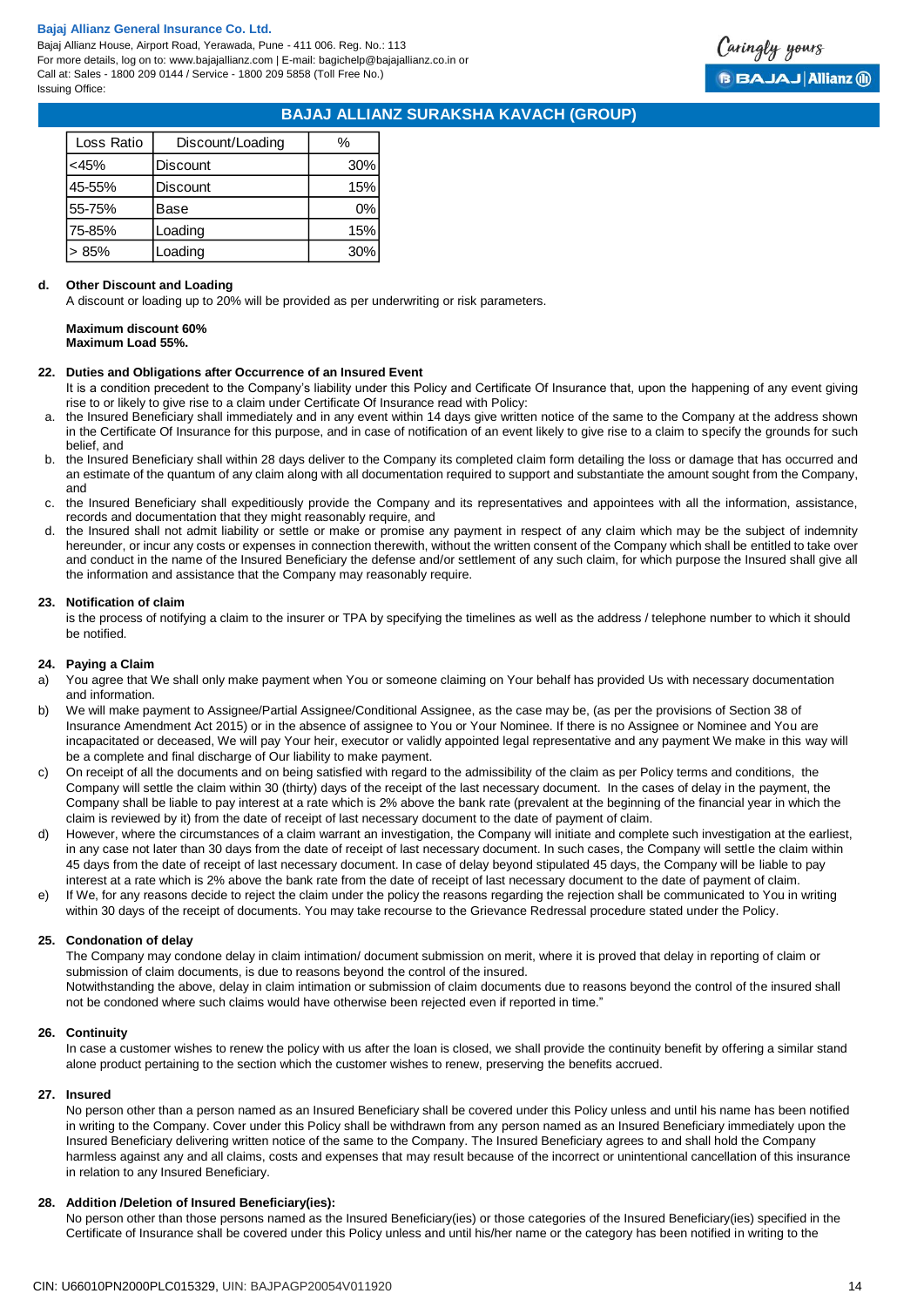Bajaj Allianz House, Airport Road, Yerawada, Pune - 411 006. Reg. No.: 113 For more details, log on to: www.bajajallianz.com | E-mail: bagichelp@bajajallianz.co.in or Call at: Sales - 1800 209 0144 / Service - 1800 209 5858 (Toll Free No.) Issuing Office:



## **BAJAJ ALLIANZ SURAKSHA KAVACH (GROUP)**

Company, any additional premium due has been paid and the Company's agreement to extend cover has been indicated by it issuing an endorsement confirming the addition of such person or category of persons as an Insured Beneficiary(ies).

Cover under Certificate of Insurance shall be withdrawn from any Insured Beneficiary(ies) named or any category of Insured Beneficiary insured immediately upon the Policy Beneficiary(ies) delivering written notice of the same to the Company.

### **29. Special Conditions relating to Group Policy**

- Group Policy is subject to the following conditions:
- 1. The Policy Holder will maintain sufficient deposit or provide a Bank Guarantee to strictly comply with the requirement of section 64VB.
- 2. New names can be added to the Group Policy by charging premium for the Cover Period.
- 3. For deletion of names from Group Policies during the currency of the Cover Policy, refund of pro- Rata premium can be allowed only if there is no claim in respect of the particular Insured Beneficiary at the time of such deletion of names.

#### **30. Contribution in case of Multiple Policies**

(Applicable only to indemnity sections under the Policy)

- i. In case of multiple policies which provide fixed benefits, on the occurrence of the covered event/s in accordance with the terms and conditions of the Policy, each Insurer shall make the claim payments independent of payments received under other similar polices.
- ii. If two or more Policies are taken by an Insured during a period from one or more insurers to indemnify treatment costs, the Insured shall have the right to require a settlement of his/her claim in terms of any of his/her Policies.
- a. In all such cases the insurer who has issued the chosen Policy shall be obliged to settle the claim as long as the claim is within the limits of and according to the terms of the chosen Policy.
- b. Claims under other Policy/ies may be made after exhaustion of Sum Insured in the earlier chosen Policy / Policies.
- c. If the amount to be claimed exceeds the Sum Insured under a single Policy after considering the deductibles or co-pay, the Policyholder shall have the right to choose insurers from whom he/she wants to claim the balance amount.
- d. Where an Insured has policies from more than one insurer to cover the same risk on indemnity basis, the Insured shall only be indemnified the medical expenses incurred in accordance with the terms, conditions and coverage's of the chosen Policy.
- e. If Insured has multiple Policies, he/ she has the right to prefer claims from other Policy/Policies for the amounts disallowed under the earlier chosen Policy/ Policies, even if the Sum Insured is not exhausted. The Company shall settle the claim subject to the terms and conditions of the Policy.

#### **31. Territorial Limits & Governing Law**

- a. We cover Insured for treatment availed in India. Our liability shall be to make payment within India and in Indian Rupees only.
- b. The Certificate Of Insurance read with Terms and Conditions thereto and or read with this Policy wordings/Terms and Conditions shall constitutes the complete contract of insurance. No change or alteration shall be valid or effective unless approved in writing by Us, which approval shall be evidenced by an endorsement on the Certificate Of Insurance .
- c. The construction, interpretation and meaning of the provisions of this Policy shall be determined in accordance with Indian law. The section headings of this Policy are included for descriptive purposes only and do not form part of this Policy for the purpose of its construction or interpretation.

#### **32. Subrogation - Not Applicable to Section 1 (Personal Accident) & Section 5 (Critical Illness)**

The Insured and any claimant under this Policy shall at the expense of the Company do or concur in doing or permit to be done all such acts and things that may be necessary or reasonably required by the Company for the purpose of enforcing any civil or criminal rights and remedies or obtaining relief or indemnity from other parties to which the Company shall be or would become entitled or subrogated upon the Company paying for or making good any loss or damage under this Policy whether such acts and things shall be or become necessary or required before or after the Insured's indemnification by the Company.

#### **33. Dispute Resolution**

- i. If any dispute or difference shall arise as to the quantum to be paid under this policy (liability being otherwise admitted) such difference shall independently of all other questions be referred to the decision of a sole arbitrator to be appointed in writing by the parties hereto or if they cannot agree upon a single arbitrator within 30 days of any party invoking arbitration, the same shall be referred to a panel of three arbitrators, comprising of two arbitrators, one to be appointed by each of the parties to the dispute/difference and the third arbitrator to be appointed by such two arbitrators and arbitration shall be conducted under and in accordance with the provisions of the Arbitration and Conciliation Act, 1996. It is clearly agreed and understood that no difference or dispute shall be referable to arbitration as hereinbefore provided, if the Company has disputed or not accepted liability under or in respect of this policy. It is hereby expressly stipulated and declared that it shall be a condition precedent to any right of action or suit upon this policy that the award by such arbitrator/ arbitrators of the amount of the loss or damage shall be first obtained.
- The applicable law in and of the arbitration shall be Indian law.
- iii. The expenses of the arbitrator shall be shared between the parties equally and such expenses along with all reasonable costs in the conduct of the arbitration shall be awarded by the arbitrator to the successful party, or where no party can be said to have been wholly successful, to such party; as substantially succeeded.
- iv. It is agreed condition precedent to any right of action or suit upon this Policy that an award by such arbitrator or arbitrators shall be first obtained
- v. In the event that these arbitration provisions shall be held to be invalid then all such disputes shall be referred to the exclusive jurisdiction of the Indian Courts

#### **34. Notices**

Any notice, direction or instruction given under this policy of insurance shall be in writing and delivered by hand, post, or facsimile to: In case of the Insured Beneficiary, at the address specified in the Certificate Of Insurance or last known address.

In case of the Company at:

Bajaj Allianz General Insurance Company Limited

Bajaj Allianz House, Airport Road, Yerawada, Pune 411006

Notice and instructions will be deemed served 7 days after posting or immediately upon receipt in the case of hand delivery, facsimile or e-mail.

## **35. Governing Law**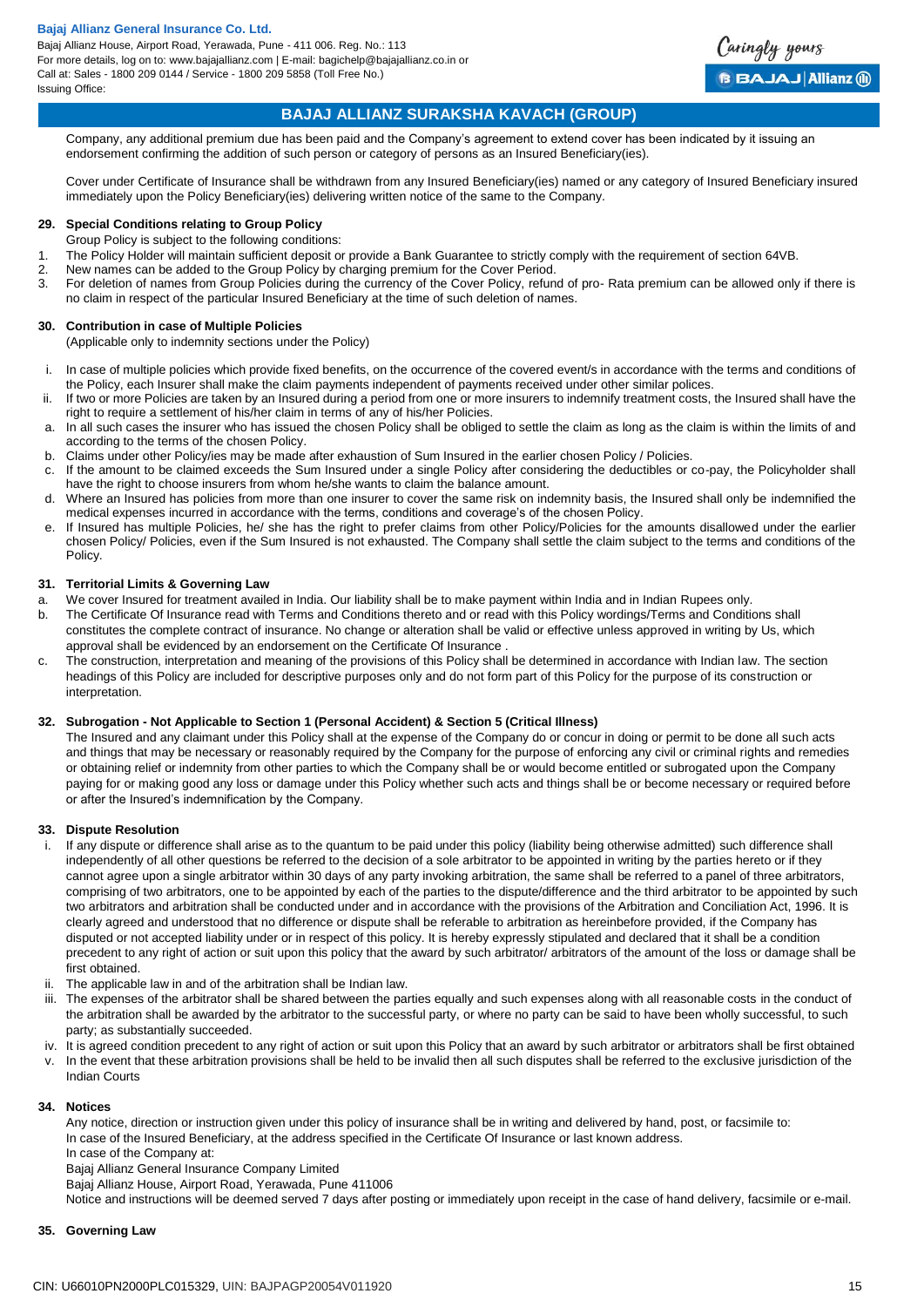

## **BAJAJ ALLIANZ SURAKSHA KAVACH (GROUP)**

The construction, interpretation and meaning of the provisions of this Policy shall be determined in accordance with Indian law. The section headings of this Policy are included for descriptive purposes only and do not form part of this Policy for the purpose of its construction or interpretation.

#### **36. Entire Contract**

The Policy constitutes the complete contract of insurance. No change or alteration in this Policy shall be valid or effective unless approved in writing by the Company, which approval shall be evidenced by an endorsement on the Policy.

### **37. Territorial Limits**

The Certificate Of Insurance covers insured events arising during the Cover Period as specified in the Certificate Of Insurance . The Company's liability to make any payment shall be to make payment within India and in Indian Rupees only.

#### **38. Assignment and Transfer of Insurance Policies (Subject to always that any assignment shall always be subject to provisions of Section 38 of Insurance Act 1938, as amended from time to time)**

- 1. A transfer or assignment of a policy of insurance, wholly or in part, whether with or without consideration, may be made by an endorsement upon the policy itself or by a separate instrument, signed in either case by the transferor or by the assignor or his duly authorised agent and attested by at least one witness, specifically setting forth the fact of transfer or assignment and the reasons thereof, the antecedents of the assignee and the terms on which the assignment is made.
- 2. The Company may, accept the transfer or assignment, or decline to act upon any endorsement made under sub-clause 29(1) hereinabove, where it has sufficient reason to believe that such transfer or assignment is not *bona fide* or is not in the interest of the policyholder or in public interest or is for the purpose of trading of insurance policy.
- 3. The Company shall, before refusing to act upon the endorsement, record in writing the reasons for such refusal and communicate the same to the policyholder not later than thirty days from the date of the policyholder giving notice of such transfer or assignment.
- 4. Any person aggrieved by the decision of the Company to decline to act upon such transfer or assignment may within a period of thirty days from the date of receipt of the communication from the Company containing reasons for such refusal, prefer a claim to the Authority.
- 5. Subject to the provisions in sub-clause 29(2) hereinabove, the transfer or assignment shall be complete and effectual upon the execution of such endorsement or instrument duly attested but except, where the transfer or assignment is in favour of the Company, shall not be operative as against the Company, and shall not confer upon the transferee or assignee, or his legal representative, any right to sue for the amount of such policy or the moneys secured thereby until a notice in writing of the transfer or assignment and either the said endorsement or instrument itself or a copy thereof certified to be correct by both transferor and transferee or their duly authorised agents have been delivered to and received by the Company with written acknowledgement by the Company:

Provided that where the Company maintains one or more places of business in India, such notice shall be delivered only at the place where the policy is being serviced.

6. The date on which the notice referred to in sub-clause 29(5) hereinabove is delivered to the Company shall regulate the priority of all claims under a transfer or assignment as between persons interested in the policy; and where there is more than one instrument of transfer or assignment the priority of the claims under such instruments shall be governed by the order in which the notices referred to in sub-clause 29(5) hereinabove are delivered:

Provided that if any dispute as to priority of payment arises as between assignees the dispute shall be referred to the Authority.

- 7. Upon the receipt of the notice referred to in sub-clause 29(5) hereinabove, the Company shall record the fact of such transfer or assignment together with the date thereof and the name of the transferee or the assignee and shall, on the request of the person by whom the notice was given, or of the transferee or assignee, on payment of such fee as may be specified by the regulations, grant a written acknowledgement of the receipt of such notice; and any such acknowledgement shall be conclusive evidence against the Company that he has duly received the notice to which such acknowledgement relates.
- Subject to the terms and conditions of the transfer or assignment, the insure shall, from the date of the receipt of the notice referred to in subclause 29(5) hereinabove, recognize the transferee or assignee named in the notice as the absolute transferee or assignee entitled to benefit under the policy, and such person shall be subject to all liabilities and equities to which the transferor or assignor was subject at the date of the transfer or assignment and may institute any proceedings in relation to the policy, obtain a loan under the policy or surrender the policy without obtaining the consent of the transferor or assignor or making him a party to such proceedings.

*Explanation.*—Except where the endorsement referred to in sub-clause 29(1) hereinabove expressly indicates that the assignment or transfer is conditional in terms of sub-clause 29(10) hereunder, every assignment or transfer shall be deemed to be an absolute assignment or transfer and the assignee or transferee, as the case may be, shall be deemed to be the absolute assignee or transferee respectively.

- 9. Any rights and remedies of an assignee or transferee of a policy of life insurance under an assignment or transfer effected prior to the commencement of the Insurance Laws (Amendment) Act, 2015 shall not be affected by the provisions of this clause 29.
- 10. Notwithstanding any law or custom having the force of law to the contrary, an assignment in favour of a person made upon the condition that— (a) the proceeds under the policy shall become payable to the policyholder or the nominee or nominees in the
- event of either the assignee or transferee predeceasing the Insured Beneficiary; or
- (b) If the Insured Beneficiary surviving the term of the policy, the Conditional Assignment shall be valid:
- Provided that a conditional assignee shall not be entitled to obtain a loan on the policy or surrender a policy.
- 11. In the case of the partial assignment or transfer of a policy of insurance under sub-clause 29(1) hereinabove, the liability of the Company shall be limited to the amount secured by partial assignment or transfer and such policyholder shall not be entitled to further assign or transfer the residual amount payable under the same policy.

#### **39. Age Limit**

To be eligible to be covered under the Policy or get any benefits under the Policy, the Insured should have attained the age of at least 18 years and shall not have completed the age of 65 years on the date of commencement of the Policy Period as applicable.

#### **40. Limitation Period**

It being expressly agreed and declared that if the Company shall disclaim liability for any claim hereunder and such claim shall not within 12 calendar months from the date of disclaimer have been made the subject matter of a suit in court of law than the claim for all such purposes be deemed to have been abandoned and shall not thereafter be recoverable hereunder.

#### **41. Fraudulent Claims**

If You make or progress any claim knowing it to be false or fraudulent in any way, than this Policy will be void and all claims or payments due under it shall be lost and the premium paid shall become forfeited.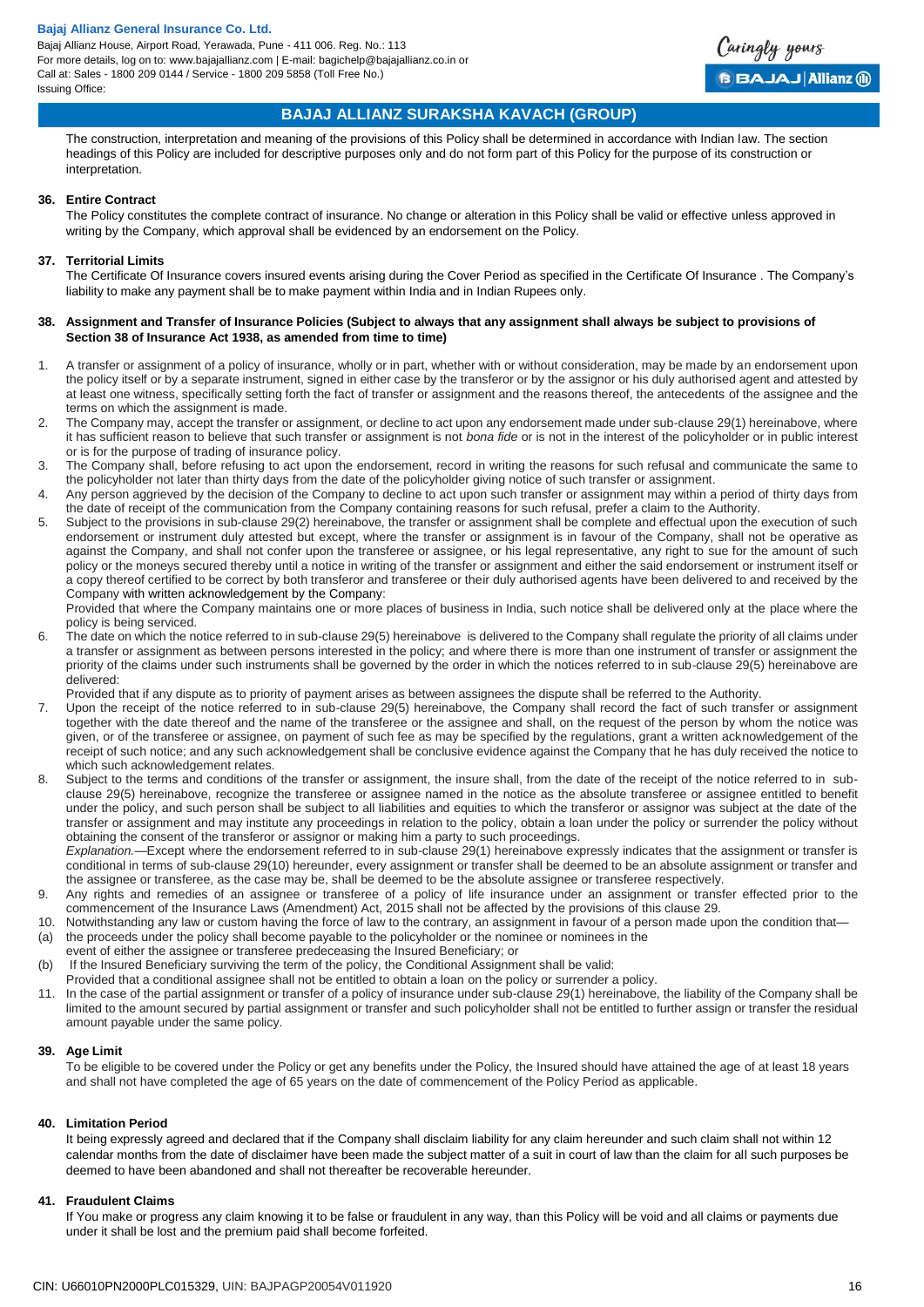Bajaj Allianz House, Airport Road, Yerawada, Pune - 411 006. Reg. No.: 113 For more details, log on to: www.bajajallianz.com | E-mail: bagichelp@bajajallianz.co.in or Call at: Sales - 1800 209 0144 / Service - 1800 209 5858 (Toll Free No.) Issuing Office:



## **BAJAJ ALLIANZ SURAKSHA KAVACH (GROUP)**

#### **42. Arbitration**

- a. If any dispute or difference shall arise as to the quantum to be paid under this Policy and or Certificate Of Insurance (liability being otherwise admitted), such difference shall independently of all other question be referred to the decision of a sole arbitrator to be appointed in writing by the parties to or if they cannot agree upon a single arbitrator within 30 days of any party invoking arbitration, the same shall be referred to a panel of three arbitrators, comprising of two arbitrators one to be appointed by each of the parties to the dispute/ difference and the third arbitrator to be appointed by such two arbitrators and arbitration shall be conducted under and in accordance with the provisions of the Arbitration and Conciliation Act, 1996. The law of the arbitration will be Indian law, and the seat of arbitration and venue for all hearings shall be within India.
- b. It is clearly agreed and understood that no difference or dispute shall be referable to arbitration as herein before provided if the Company has disputed or not accepted liability under or in respect of this Policy and or Certificate Of Insurance .
- c. It is hereby expressly stipulated and declared that it shall be a condition precedent to any right of action or suit upon this Policy and or Certificate Of Insurance that the award by such arbitrator/ arbitrators of the amount of the loss or damage shall be first obtained.
- d. It is also hereby further expressly agreed and declared that if the Company shall disclaim liability to the Insured Beneficiary for any claim hereunder and such claim shall not, within 12 calendar months from the date of such disclaimer have been made the subject matter of a suit in a court of law, then the claim shall for all purposes be deemed to have been abandoned and shall not thereafter be recoverable hereunder.
- e. In the event that these arbitration provisions shall be held to be invalid than all such disputes or differences shall be referred to the exclusive jurisdiction of the Indian Courts.

#### **43. Applicable Law**

Indian law governs the construction, interpretation and meaning of the provisions of this Policy and or the Certificate of Insurance and the relationship between us. The section headings in this Policy and or the Certificate of Insurance are included for descriptive purposes only and do not form part of this Policy and or the Certificate of Insurance for the purpose of its construction or interpretation.

## **44. Policy Period**

The policy can be opted for 6 months/  $1/2/3/4/5$  yrs.

#### **45. Policy Disputes**

Any dispute concerning the interpretation of the terms, conditions, limitations and/or exclusions contained herein is understood and agreed to by the Policy Holder, Insured Beneficiary and the Company to be subject to Indian Law. Each party agrees to submit such dispute to a Court of competent jurisdiction and to comply with all requirements necessary to give such Court the jurisdiction. All matters arising hereunder shall be determined in accordance with the law and practice of such Court.

#### **SECTION E) CONDITIONS- OTHER TERMS AND CONDITIONS**

#### **46. Making a Claim:**

All Claims will be settled by In house claims settlement team of the company and no TPA is engaged.

- **A. Reimbursement Claim Procedure (Applicable for Accidental Hospitalization Benefit, Credit Shield, Burns, Broken Bones, Dependent Child Education Benefit, Parental Care Benefit, Mobility Extension)**
	- If the Insured Beneficiary meets with any Accidental Bodily Injury that may result in a claim, than as a condition precedent to our liability:
- a. Policyholder or the Insured Beneficiary or someone claiming on his/her behalf must inform us in writing immediately and in any event within 30 days from the date of the accident and submit all documents to us within 30 days from the date of intimation.
- b. Insured Beneficiary must immediately consult a Doctor and follow the advice and treatment that he recommends.
- c. Insured Beneficiary must take reasonable steps to lessen the consequence of Bodily injury.
- d. Insured Beneficiary should allow examination by our medical advisors if we ask for this.
- e. Policyholder or Insured Beneficiary or someone claiming on his/her behalf must promptly give us documentation and other information we ask for to investigate the claim or our obligation to make payment for it.
- f. In case of the Insured Beneficiary's death, someone claiming on his/her behalf must inform us in writing immediately and send us a copy of the post mortem report (if conducted) within 30 days.

\*Note: Waiver of conditions (a) and (f) may be considered in extreme cases of hardship where it is proved to Our satisfaction that under the circumstances in which the Insured Beneficiary was placed, it was not possible for the Insured Beneficiary or any other person claiming on his/her behalf to give notice or file claim within the prescribed time limit.

#### **B. Claim Settlement Process Applicable to Critical Illness**

- In the event of a claim arising out of an Insured Event covered under this Section, the Insured Event as described above shall be intimated to the Company within thirty (30) days date of first diagnosis of the Illness, date of surgical procedure or date of occurrence of the medial event as the case may be and the Insured Beneficiary shall, promptly and in any event within thirty (30) days of discharge from the hospital, arrange for submission of the following documents to the Company:
- 1) Certificate from the attending Doctor of the Insured Beneficiary confirming, inter alia,
- a) Name of the Insured Beneficiary;
- b) Name, date of occurrence and medical details of the Insured Event;
- c) Confirmation that the Insured Event does not relate to any Pre-Existing Condition; and
- d) Confirmation that the Insured Event does not relate to any Illness or Injury which existed within the first 90 days of commencement of the Cover Period.
- 2) Duly completed claim forms;
- 3) Original Discharge Certificate/Card from the hospital/Doctor;
- 4) Original investigation test reports, indoor case papers;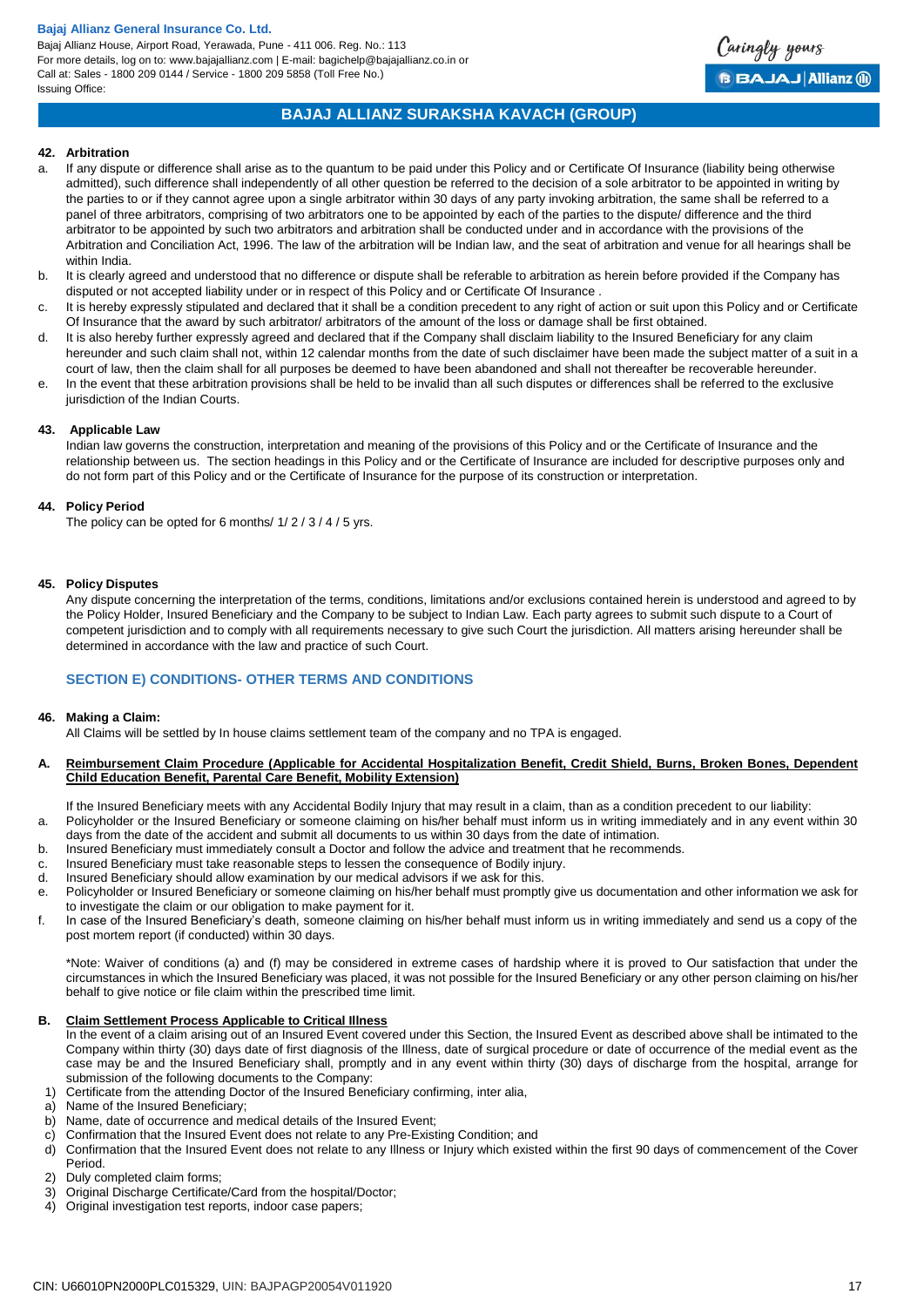

## **BAJAJ ALLIANZ SURAKSHA KAVACH (GROUP)**

5) Certificate, if applicable, from the Bank stating pertinent details of Insured Beneficiary's Loan including but not limited to the amortization schedule, Principal Outstanding, EMI etc.

Note: In case the Insured Beneficiary is claiming for the same event under an indemnity based policy of another insurer and is required to submit the original documents related to his treatment with that particular insurer, then the Insured Beneficiary may provide the Company with the attested Xerox copies of such documents along with a declaration from the particular insurer specifying the availability of the original copies of the specified treatment documents with

### **LIST OF CLAIM DOCUMENTS:**

#### **List of Claim documents for Death/ Parental Care Benefit/ Mobility Extension**

- > Duly Completed Claim Form signed by Nominee/ legal heir of the Insured Beneficiary.
- Copy of address proof (Ration card or electricity bill copy).
- Attested copy of Death Certificate.
- $\triangleright$  Burial Certificate (wherever applicable).
- Attested copy of Statement of Witness, if any lodged with police authorities.
- Attested copy of FIR / Panchanama / Inquest Panchanama.
- Attested copy of Post Mortem Report (only if conducted).
- Attested copy of Viscera report if any(Only if Post Mortem is conducted).
- NEFT details & cancelled cheque of the Insured Beneficiary
- Aaadhar card & PAN card Copies (Not mandatory if the same is linked with the policy while issuance or in previous claim)

### **List of Claim documents for Permanent Total Disability/ Permanent Partial Disability/ Parental Care Benefit/ Mobility Extension**

- $\triangleright$  Duly Completed Claim Form signed by Insured Beneficiary
- Attested copy of disability certificate from Civil Surgeon of Government Hospital stating percentage of disability.
- > Attested copy of FIR. (If required)
- All X-Ray / Investigation reports and films supporting to disability.
- NEFT details & cancelled cheque of Insured Beneficiary.
- Original Policy copy along with Original Assignment endorsement (if any)
- Aaadhar card & PAN card Copies (Not mandatory if the same is linked with the policy while issuance or in previous claim)

## **List of Claim Documents Specific for Accidental Hospitalization Benefit**

- $\triangleright$  First Consultation letter from the Doctor
- Duly completed claim form signed by the Claimant
- Hospital Discharge Card
- Hospital Bill giving detailed break up of all expense heads mentioned in the bill. Clear break ups have to be mentioned for OT Charges, Doctor's Consultation and Visit Charges, OT Consumables, Transfusions, Room Rent, etc.
- Money Receipt, duly signed with a Revenue Stamp
- All original Laboratory and Diagnostic Test Reports. E.g. X-Ray, E.C.G, USG, MRI Scan, Haemogram etc.
- $\triangleright$  Aaadhar card & PAN card Copies (Not mandatory if the same is linked with the policy while issuance or in previous claim)

## **List of Claim Document Specific to Loss of Job**

- > Current outstanding Loan certificate from financer, up to date loan repayment schedule along with the documents submitted
- Loan disbursement letter along with the payment record till the date of Accident
- Claim form with NEFT details & cancelled cheque duly signed by Insured
- Copy for Proof of Loss of Job from the company due to Permanent Total Disability / Permanent Partial Disability/ Critical Illness.
- Documents required in Permanent Total Disability/ Permanent Partial Disability claim
- > Documents required in Critical Illness Claim
- $\triangleright$  Aaadhar card & PAN card Copies (Not mandatory if the same is linked with the policy while issuance or in previous claim)

### **List of Claim Document Specific to Credit Shield**

- Current outstanding Loan certificate from financer, along with the documents submitted
- Loan disbursement letter along with the payment record till the date of Accident
- $\triangleright$  Claim form with NEFT details & cancelled cheque duly signed by Insured  $\triangleright$  Documents required for the claim of Death or Permanent Total Disability
- Documents required for the claim of Death or Permanent Total Disability of Insured Beneficiary
- Aaadhar card & PAN card Copies (Not mandatory if the same is linked with the policy while issuance or in previous claim)

#### **Specific Claim documents for Critical Illness**

- Medical documents (Indoor Case Paper/ Consultation papers) mentioning Critical illness
- Claim form with NEFT details & cancelled cheque duly signed by Insured
- $\triangleright$  Aaadhar card & PAN card Copies (Not mandatory if the same is linked with the policy while issuance or in previous claim)

## **List of Claim Documents Specific for Burn**

- $\triangleright$  Claim form with NEFT details & cancelled cheque duly signed by Insured
- First Consultation letter from the Doctor
- $\triangleright$  Duly completed claim form signed by the Claimant
- Hospital Discharge Card and consultation papers mentioning degree of Burns
- Aaadhar card & PAN card Copies (Not mandatory if the same is linked with the policy while issuance or in previous claim)

## **List of Claim Document Specific to Broken Bones/ Mobility Extension (incurred due to Broken Bones)**

- Claim form with NEFT details & cancelled cheque duly signed by Insured
- $\triangleright$  X Ray confirming the fracture & site of fracture  $\triangleright$  Certificate from treating surgeon with extent of
- Certificate from treating surgeon with extent of Injury, cause of injury, site of Injury & date of injury
- Treatment details
- Discharge summary (if Hospitalized )
- $\triangleright$  Letter from HR of leave record in case of salaried individual
- $\triangleright$  Aaadhar card & PAN card Copies (Not mandatory if the same is linked with the policy while issuance or in previous claim)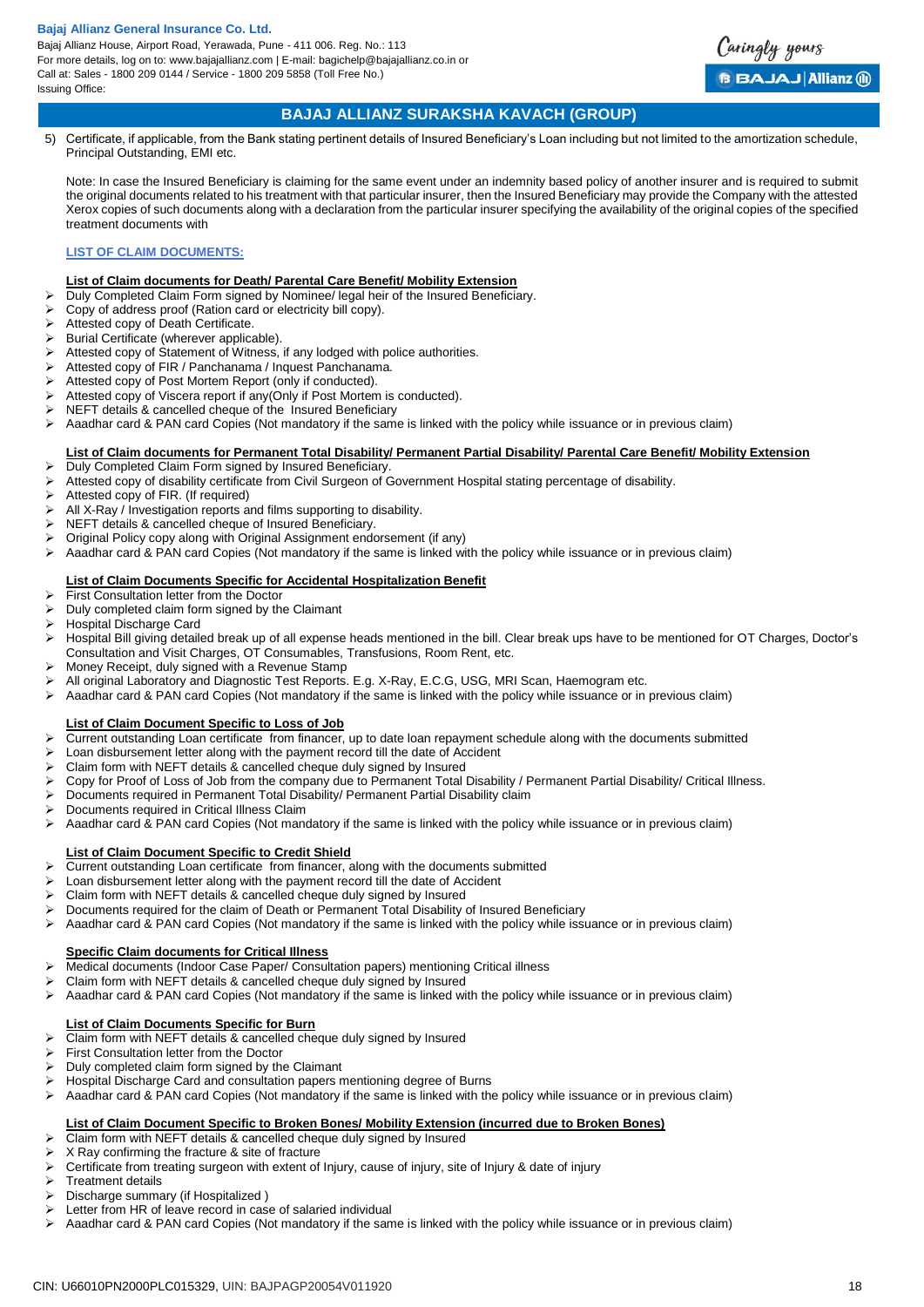Bajaj Allianz House, Airport Road, Yerawada, Pune - 411 006. Reg. No.: 113 For more details, log on to: www.bajajallianz.com | E-mail: bagichelp@bajajallianz.co.in or Call at: Sales - 1800 209 0144 / Service - 1800 209 5858 (Toll Free No.) Issuing Office:



## **BAJAJ ALLIANZ SURAKSHA KAVACH (GROUP)**

#### **List of Claim Documents Specific for Dependent Child Education Benefit**

- $\triangleright$  Claim form with NEFT details & cancelled cheque duly signed by Insured
- $\triangleright$  Bonafide certificate from school / college or certificate from the educational institution
- $\triangleright$  Duly completed claim form signed by the Claimant
- $\triangleright$  Documents required for the claim of Death or Permanent Total Disability of Insured Beneficiary.
- $\triangleright$  Aaadhar card & PAN card Copies (Not mandatory if the same is linked with the policy while issuance or in previous claim)

## **Annexure I:**

#### **List I: List of Non-Medical Items**

| <b>SL</b><br>No | Item                                                          |                                                                  |
|-----------------|---------------------------------------------------------------|------------------------------------------------------------------|
| 1               | <b>BABY FOOD</b>                                              | Not Payable                                                      |
| 2               | <b>BABY UTILITIES CHARGES</b>                                 | Not Payable                                                      |
| З               | <b>BEAUTY SERVICES</b>                                        | Not Payable                                                      |
| 4               | <b>BELTS/BRACES</b>                                           | Not Payable                                                      |
| 5               | <b>BUDS</b>                                                   | Not Payable                                                      |
| 6               | <b>COLD PACK/HOT PACK</b>                                     | Not Payable                                                      |
| 7               | <b>CARRY BAGS</b>                                             | Not Payable                                                      |
| 8               | <b>EMAIL / INTERNET CHARGES</b>                               | Not Payable                                                      |
| 9               | FOOD CHARGES (OTHER THAN PATIENT'S DIET PROVIDED              | Not Payable                                                      |
| 10              | <b>LEGGINGS</b>                                               | Essential in bariatric and varicose vein surgery and should be   |
|                 |                                                               | considered for these conditions where surgery itself is payable. |
| 11              | <b>LAUNDRY CHARGES</b>                                        | Not Payable                                                      |
| 12              | <b>MINERAL WATER</b>                                          | Not Payable                                                      |
| 13              | <b>SANITARY PAD</b>                                           | Not Payable                                                      |
| 14              | <b>TELEPHONE CHARGES</b>                                      | Not Payable                                                      |
| 15              | <b>GUEST SERVICES</b>                                         | Not Payable                                                      |
| 16              | <b>CREPE BANDAGE</b>                                          | Not Payable                                                      |
| 17              | DIAPER OF ANY TYPE                                            | Not Payable                                                      |
| 18              | <b>EYELET COLLAR</b>                                          | Not Payable                                                      |
| 19              | <b>SLINGS</b>                                                 | Not Payable                                                      |
| 20              | BLOOD GROUPING AND CROSS MATCHING OF DONORS<br><b>SAMPLES</b> | Not Payable                                                      |
| 21              | SERVICE CHARGES WHERE NURSING CHARGES ALSO<br>CHARGED         | Not Payable                                                      |
| 22              | <b>TELEVISION CHARGES</b>                                     | Not Payable                                                      |
| 23              | <b>SURCHA RGES</b>                                            | Not Payable                                                      |
| 24              | <b>ATTENDANT CHARGES</b>                                      | Not Payable                                                      |
| 25              | EXTRA DIET OF PATIENT (OTHER THAN THAT WHICH FORMS            | Not Payable                                                      |
| 26              | PART OF BED CHARGE)                                           |                                                                  |
| 27              | <b>BIRTH CERTIFICATE</b>                                      | Not Payable                                                      |
| 28              | CERTIFICATE CHARGES                                           | Not Payable                                                      |
| 29              | <b>COURIER CHARGES</b>                                        | Not Payable                                                      |
| 30              | CONVEYANCE CHARGES                                            | Not Payable                                                      |
| 31              | MEDICAL CERTIFICATE                                           | Not Payable                                                      |
|                 | <b>MEDICAL RECORDS</b>                                        | Not Payable                                                      |
| 32              | PHOTOCOPIES CHARGES                                           | Not Payable                                                      |
| 33              | MORTUARY CHARGES                                              | Not Payable                                                      |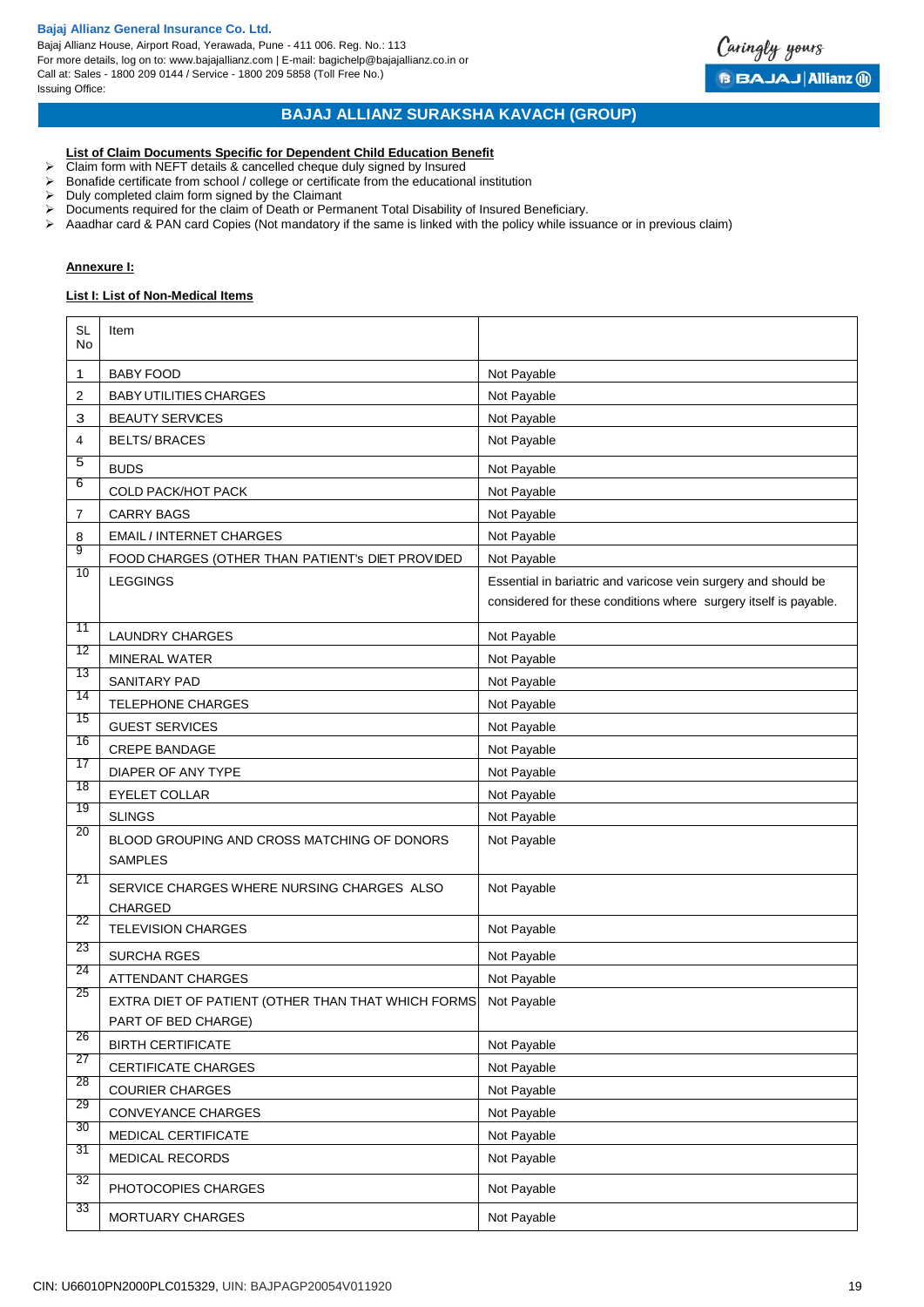Bajaj Allianz House, Airport Road, Yerawada, Pune - 411 006. Reg. No.: 113 For more details, log on to: www.bajajallianz.com | E-mail: bagichelp@bajajallianz.co.in or Call at: Sales - 1800 209 0144 / Service - 1800 209 5858 (Toll Free No.) Issuing Office:



## **BAJAJ ALLIANZ SURAKSHA KAVACH (GROUP)**

| 34 | <b>WALKING AIDS CHARGES</b>                              | Not Payable |
|----|----------------------------------------------------------|-------------|
| 35 | OXYGEN CYLINDER (FOR USAGE OUTSIDE THE HOSPITAL)         | Not Payable |
| 36 | <b>SPACER</b>                                            | Not Payable |
| 37 | <b>SPIROMETRE</b>                                        | Not Payable |
| 38 | <b>NEBULIZER KIT</b>                                     | Not Payable |
| 39 | <b>STEAM INHALER</b>                                     | Not Payable |
| 40 | <b>ARMSLING</b>                                          | Not Payable |
| 41 | <b>THERMOMETER</b>                                       | Not Payable |
| 42 | CERVICAL COLLAR                                          | Not Payable |
| 43 | <b>SPLINT</b>                                            | Not Payable |
| 44 | <b>DIABETIC FOOT WEAR</b>                                | Not Payable |
| 45 | KNEE BRACES (LONG/ SHORT/ HINGED)                        | Not Payable |
| 46 | KNEE IMMOBILIZER/S HOULDER IMMOBILIZER                   | Not Payable |
| 47 | LUMBOSACRAL BELT                                         | Not Payable |
| 48 | NIMBUS BED OR WATER OR AIR BED CHARGES                   | Not Payable |
| 49 | AMBULANCE COLLAR                                         | Not Payable |
| 50 | AMBULANCE EQUIPMENT                                      | Not Payable |
| 51 | ABDOMINAL BINDER                                         | Not Payable |
| 52 | PRIVATE NURSES CHARGES - SPECIAL NURSING CHARGES         | Not Payable |
| 53 | <b>SUGAR FREE Tablets</b>                                | Not Payable |
| 54 | CREAMS POWDERS LOTIONS (Toiletries are not payable, only | Not Payable |
|    | prescribed medical pharmaceuticals payable)              |             |
| 55 | <b>ECG ELECTRODES</b>                                    | Not Payable |
| 56 | <b>GLOVES</b>                                            | Not Payable |
| 57 | <b>NEBULISATION KIT</b>                                  | Not Payable |
| 58 | ANY KIT WITH NO DETAILS MENTIONED [DELIVERY KIT,         | Not Payable |
|    | ORTHOKIT, RECOVERY KIT, ETC]                             |             |
| 59 | <b>KIDNEY TRAY</b>                                       | Not Payable |
| 60 | <b>MASK</b>                                              | Not Payable |
| 61 | <b>OUNCE GLASS</b>                                       | Not Payable |
| 62 | <b>OXYGEN MASK</b>                                       | Not Payable |
| 63 | PELVIC TRACTION BELT                                     | Not Payable |
| 64 | PAN CAN                                                  | Not Payable |
| 65 | TROLLY COVER                                             | Not Payable |
| 66 | UROMETER, URINE JUG                                      | Not Payable |
| 68 | VASOFIX SAFETY                                           | Not Payable |

#### **List ll - ltems that are to be subsumed into Room Charges**

| S. No.        | <b>Item</b>                                |
|---------------|--------------------------------------------|
|               | BABY CHARGES (UNLESS SPECIFIED /INDICATED) |
| $\mathcal{P}$ | <b>HAND WASH</b>                           |
| 3             | SHOE COVER                                 |
| 4             | <b>CAPS</b>                                |
| 5             | <b>CARDLE CHARGES</b>                      |
| 6             | <b>COMB</b>                                |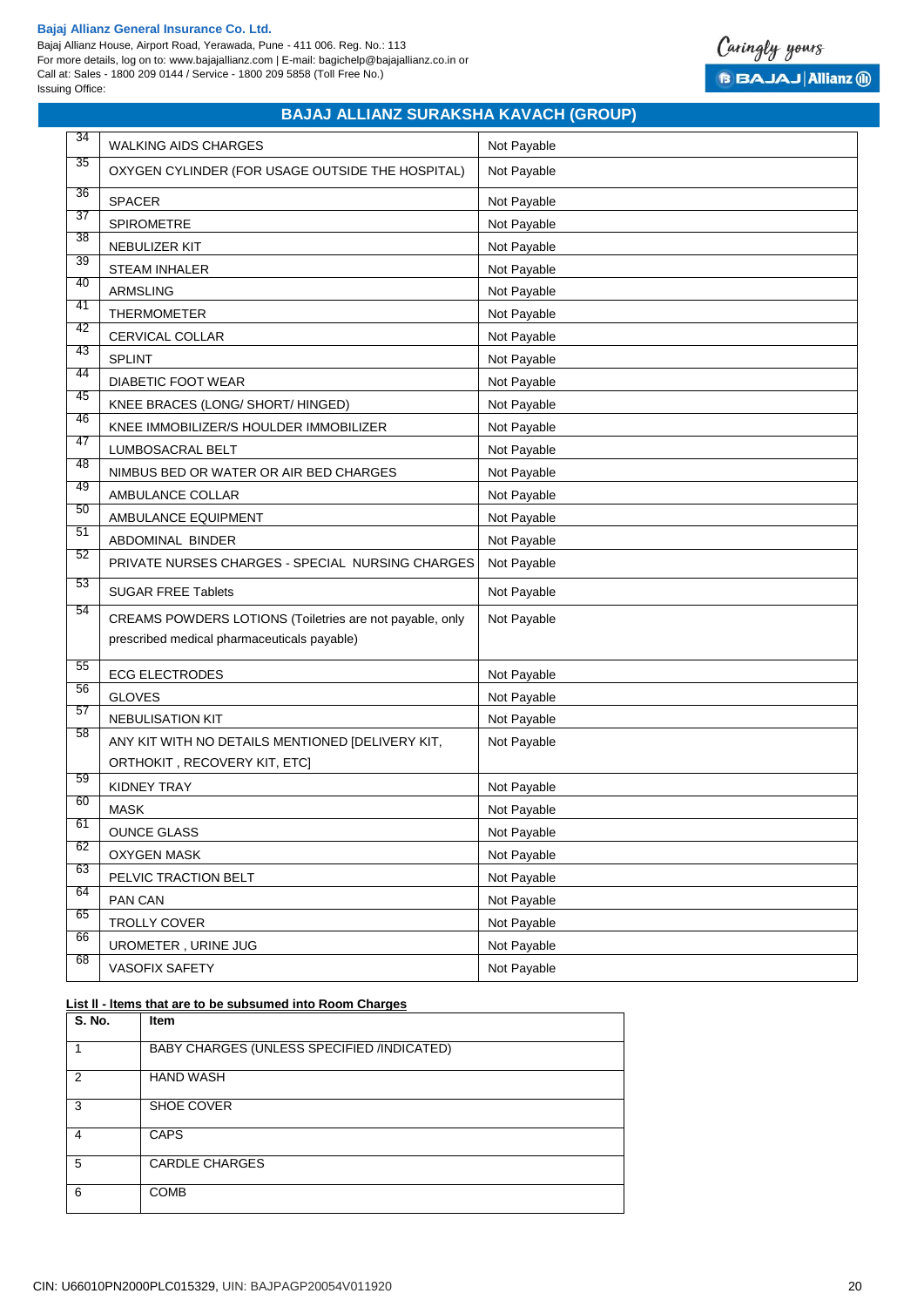Bajaj Allianz House, Airport Road, Yerawada, Pune - 411 006. Reg. No.: 113 For more details, log on to: www.bajajallianz.com | E-mail: bagichelp@bajajallianz.co.in or Call at: Sales - 1800 209 0144 / Service - 1800 209 5858 (Toll Free No.) Issuing Office:

| 7  | EAU-DE-COLOGNE/ROOM FRESHNERS                       |
|----|-----------------------------------------------------|
| 8  | <b>FOOT COVER</b>                                   |
| 9  | <b>GOWN</b>                                         |
| 10 | <b>SLIPPERS</b>                                     |
| 11 | <b>TISSUE PAPPER</b>                                |
| 12 | <b>TOOTH PASTE</b>                                  |
| 13 | <b>TOOTH BRUSH</b>                                  |
| 14 | <b>BED PAN</b>                                      |
| 15 | <b>FACE MASK</b>                                    |
| 16 | <b>FLEXI MASK</b>                                   |
| 17 | <b>HAND HOLDER</b>                                  |
| 18 | <b>SPUTUM CUP</b>                                   |
| 19 | <b>DISINEFCTANT LOTIONS</b>                         |
| 20 | <b>LUXURY TAX</b>                                   |
| 21 | <b>HVAC</b>                                         |
| 22 | <b>HOUSE KEEPING CHARGES</b>                        |
| 23 | AIR CONDITIONER CHARGES                             |
| 24 | IM IV INJECTION CHARGES                             |
| 25 | <b>CLEAN SHEET</b>                                  |
| 26 | <b>BLANKET/WARMER BLANKET</b>                       |
| 27 | <b>ADMISSION KIT</b>                                |
| 28 | <b>DIABETIC CHART CHARGES</b>                       |
| 29 | DOCUMENTATION CHARGES/ADMINISTRATIVE EXPENSES       |
| 30 | <b>DISCHARGE PROCEDURE CHARGES</b>                  |
| 31 | DAILY CHART CHARGES                                 |
| 32 | <b>ENTRANCE PASS / VISITORS PASS CHARGES</b>        |
| 33 | EXPENSES RELATED TO PRESCRIPTION ON DISCHARGE       |
| 34 | FILE OPENING CHARGES                                |
| 35 | INCTDENTAL EXPENSES / MtSC. CHARGES (NOT EXPLATNED) |
| 36 | PATIENT IDENTIFICATION BAND / NAME TAG              |
| 37 | PULSEOXYMETER CHARGES                               |

**BAJAJ ALLIANZ SURAKSHA KAVACH (GROUP)**

#### **List lll- ltems that are to be subsumed into Procedure Charges**

| S. No. | <b>Item</b>                                        |
|--------|----------------------------------------------------|
|        | HAIR REMOVAL CREAM                                 |
| 2      | DISPOSABLES RAZORS CHARGES (for site preparations) |
| 3      | EYE PAD                                            |
|        | <b>EYE SHEILD</b>                                  |
| 5      | <b>CAMERA COVER</b>                                |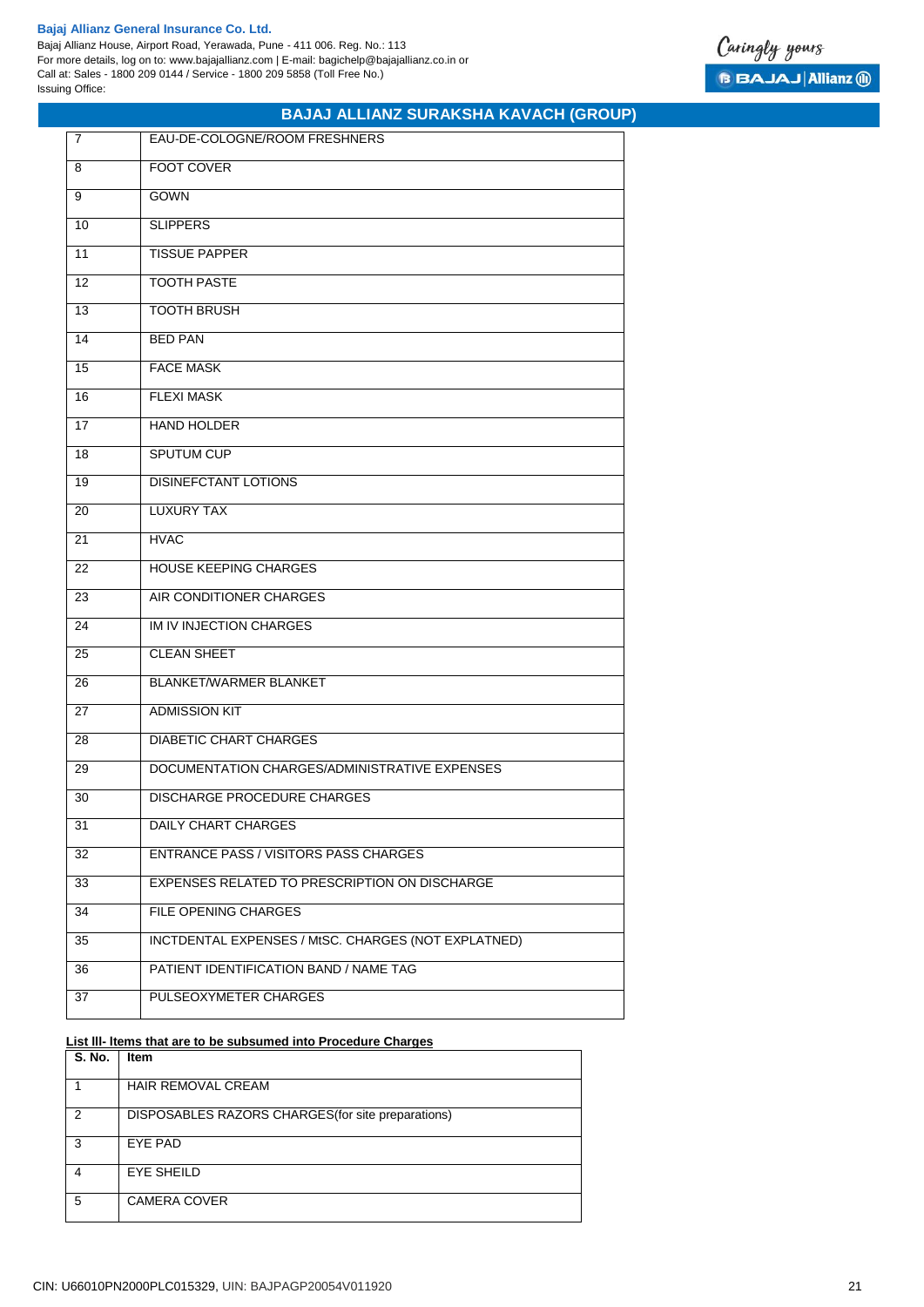Bajaj Allianz House, Airport Road, Yerawada, Pune - 411 006. Reg. No.: 113 For more details, log on to: www.bajajallianz.com | E-mail: bagichelp@bajajallianz.co.in or Call at: Sales - 1800 209 0144 / Service - 1800 209 5858 (Toll Free No.) Issuing Office:



## **BAJAJ ALLIANZ SURAKSHA KAVACH (GROUP)**

| 6              | DVD, CD CHARGES                          |
|----------------|------------------------------------------|
| $\overline{7}$ | <b>GAUSE SOFT</b>                        |
| 8              | <b>GAUZE</b>                             |
| 9              | WARD AND THEATRE BOOKING CHARGES         |
| 10             | ARTHROSCOPE AND ENDOSCOPY INSTRUMENTS    |
| 11             | MICROSCOPE COVER                         |
| 12             | SURGICAL BLADES, HARMONICSCALPEL, SHAVER |
| 13             | <b>SURGICAL DRILL</b>                    |
| 14             | <b>EYE KIT</b>                           |
| 15             | <b>EYE DRAPE</b>                         |
| 16             | <b>X-RAY FILM</b>                        |
| 17             | BOYLES APPARATUS CHARGES                 |
| 18             | <b>COTTON</b>                            |
| 19             | <b>COTTON BANDAGE</b>                    |
| 20             | <b>SURGICAL TAPE</b>                     |
| 21             | <b>APRON</b>                             |
| 22             | <b>TORNIQUET</b>                         |
| 23             | ORTHOBUNDLE, GYNAEC BUNDLE               |

## **List lV - ltems that are to be subsumed into costs of treatment**

| <b>S. No.</b>  | <b>Item</b>                                                    |
|----------------|----------------------------------------------------------------|
| $\mathbf{1}$   | ADMISSION/REGISTRATION CHARGES                                 |
| 2              | HOSPITALIZATION FOR EVALUATION/DIAGNOSTIC PURPOSE              |
| 3              | URINE CONTAINER                                                |
| 4              | BLOOD RESERVATION CHARGES AND ANTE NATAL BOOKING CHARGES       |
| 5              | <b>BIPAP MACHINE</b>                                           |
| 6              | <b>CPAP/CAPD EQUIPMENTS</b>                                    |
| $\overline{7}$ | <b>INFUSION PUMP-COST</b>                                      |
| 8              | HYDROGEN PERPOXIDE\SPIRIT\DISINFECTION ETC                     |
| 9              | NUTTRITION PLANNING CHARGES - DIETICIAN CHARGES - DIET CHARGES |
| 10             | <b>HIV KIT</b>                                                 |
| 11             | ANTISEPTIC MOUTHWASH                                           |
| 12             | <b>LOZENGES</b>                                                |
| 13             | <b>MOUTH PAINT</b>                                             |
| 14             | <b>VACCINATION CHARGES</b>                                     |
| 15             | ALCOHOL SWABES                                                 |
| 16             | <b>SCRUB SOLUTION / STERILLIUM</b>                             |
| 17             | <b>GLUCOMETER &amp; STRIPS</b>                                 |
| 18             | URINE BAG                                                      |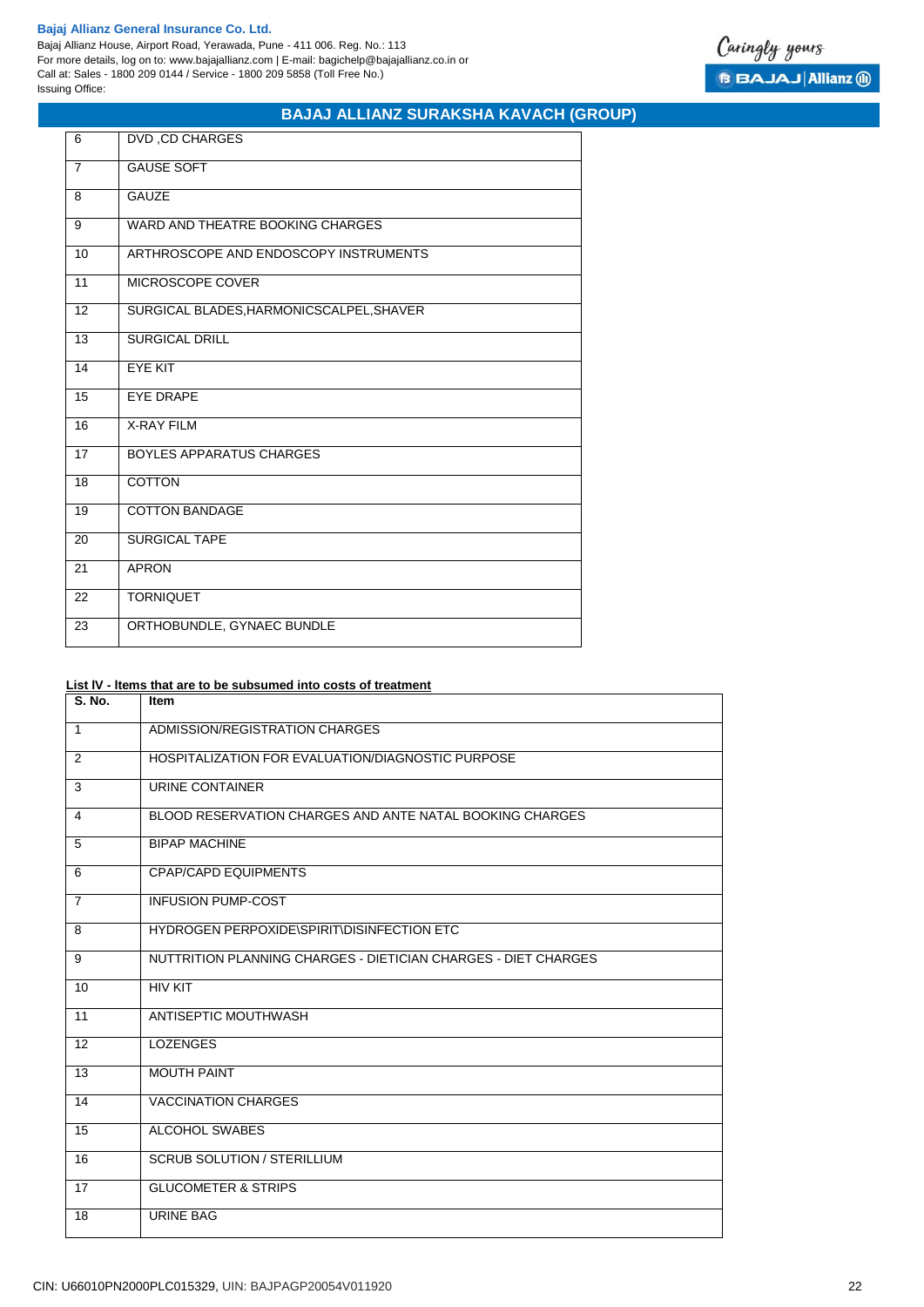Bajaj Allianz House, Airport Road, Yerawada, Pune - 411 006. Reg. No.: 113 For more details, log on to: www.bajajallianz.com | E-mail: bagichelp@bajajallianz.co.in or Call at: Sales - 1800 209 0144 / Service - 1800 209 5858 (Toll Free No.) Issuing Office:



## **BAJAJ ALLIANZ SURAKSHA KAVACH (GROUP)**

## **Annexure II:**

**Contact details of the Ombudsman offices**

| <b>Office Details</b>                                                                                                                                                                                                                                                                             | <b>Jurisdiction of Office</b><br><b>Union Territory, District)</b>                                                                                           |
|---------------------------------------------------------------------------------------------------------------------------------------------------------------------------------------------------------------------------------------------------------------------------------------------------|--------------------------------------------------------------------------------------------------------------------------------------------------------------|
| <b>AHMEDABAD -</b><br>Insurance Ombudsman<br>Office of the Insurance Ombudsman,<br>Jeevan Prakash Building, 6th floor,<br>Tilak Marg, Relief Road,<br>AHMEDABAD - 380 001.<br>Tel.: 079 - 25501201/02/05/06<br>Email: bimalokpal.ahmedabad@cioins.co.in                                           | Gujarat, Dadra & Nagar Haveli, Daman and Diu                                                                                                                 |
| <b>BENGALURU -</b><br>Insurance Ombudsman<br>Office of the Insurance Ombudsman,<br>Jeevan Soudha Building, PID No. 57-27-N-19<br>Ground Floor, 19/19, 24th Main Road,<br>JP Nagar, Ist Phase, Bengaluru - 560 078.<br>Tel.: 080 - 26652048 / 26652049<br>Email: bimalokpal.bengaluru@cioins.co.in | Karnataka.                                                                                                                                                   |
| <b>BHOPAL-</b><br>Insurance Ombudsman<br>Office of the Insurance Ombudsman,<br>Janak Vihar Complex, 2nd Floor,<br>6, Malviya Nagar, Opp. Airtel Office,<br>Near New Market, Bhopal - 462 003.<br>Tel.: 0755 - 2769201 / 2769202<br>Email: bimalokpal.bhopal@cioins.co.in                          | Madhya Pradesh<br>Chattisgarh.                                                                                                                               |
| <b>BHUBANESHWAR-</b><br>Insurance Ombudsman<br>Office of the Insurance Ombudsman,<br>62, Forest park,<br>Bhubaneswar - 751 009.<br>Tel.: 0674 - 2596461 /2596455<br>Email: bimalokpal.bhubaneswar@cioins.co.in                                                                                    | Orissa.                                                                                                                                                      |
| <b>CHANDIGARH -</b><br>Insurance Ombudsman<br>Office of the Insurance Ombudsman.<br>S.C.O. No. 101, 102 & 103, 2nd Floor,<br>Batra Building, Sector 17 - D,<br>Chandigarh - 160 017.<br>Tel.: 0172 - 2706196 / 2706468<br>Email: bimalokpal.chandigarh@cioins.co.in                               | Punjab, Haryana (excluding Gurugram, Faridabad, Sonepat and<br>Bahadurgarh), Himachal Pradesh, Union Territories of Jammu &<br>Kashmir, Ladakh & Chandigarh. |
| <b>CHENNAI -</b><br>Insurance Ombudsman<br>Office of the Insurance Ombudsman,<br>Fatima Akhtar Court, 4th Floor, 453,<br>Anna Salai, Teynampet,<br>CHENNAI - 600 018.<br>Tel.: 044 - 24333668 / 24335284<br>Email: bimalokpal.chennai@cioins.co.in                                                | Tamil Nadu, PuducherryTown and Karaikal (which are part of Puducherry)                                                                                       |
| DELHI-<br>Insurance Ombudsman<br>Office of the Insurance Ombudsman,<br>2/2 A, Universal Insurance Building,<br>Asaf Ali Road,                                                                                                                                                                     | Delhi & following Districts of Haryana - Gurugram, Faridabad, Sonepat &<br>Bahadurgarh.                                                                      |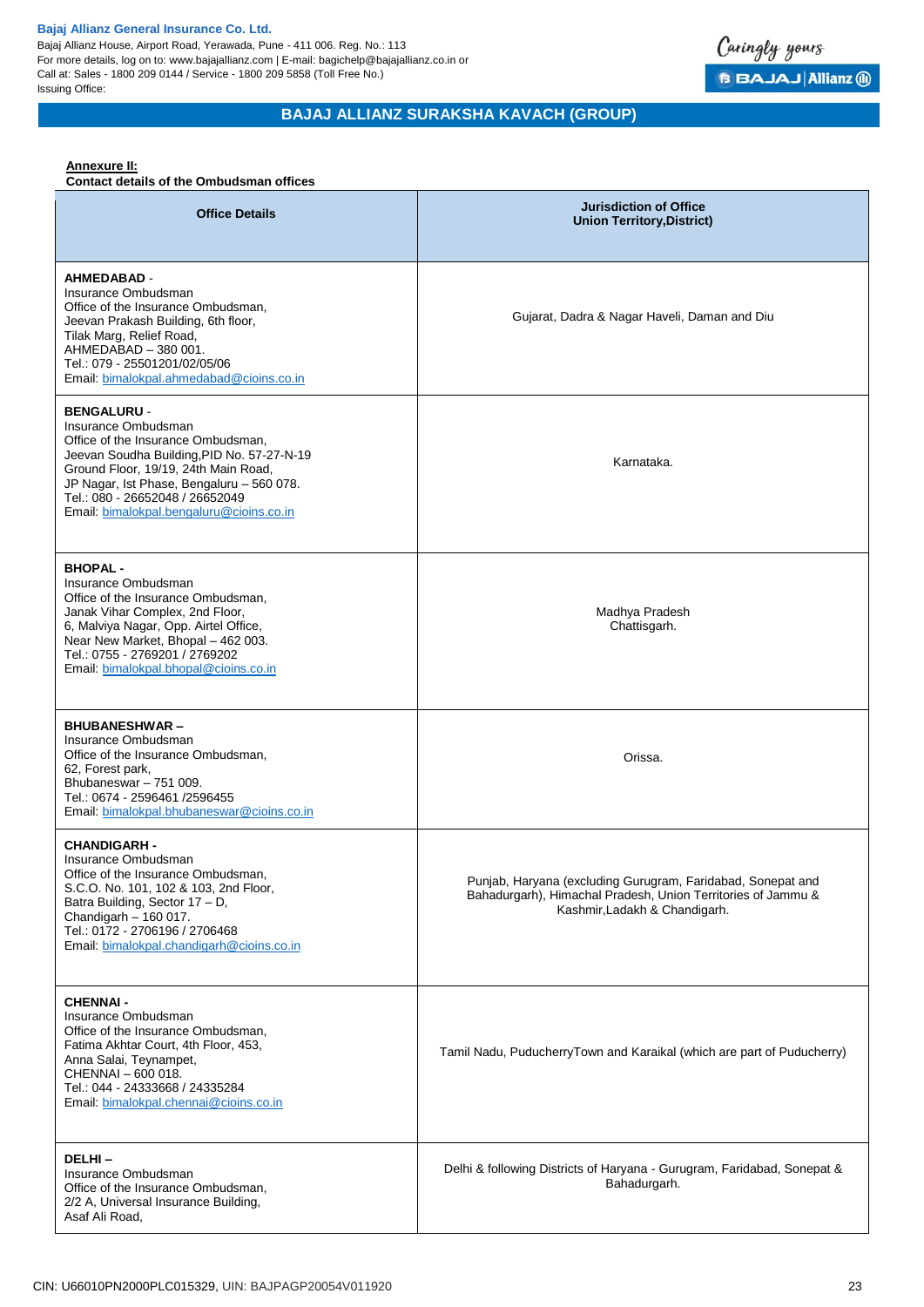Bajaj Allianz House, Airport Road, Yerawada, Pune - 411 006. Reg. No.: 113 For more details, log on to: www.bajajallianz.com | E-mail: bagichelp@bajajallianz.co.in or Call at: Sales - 1800 209 0144 / Service - 1800 209 5858 (Toll Free No.) Issuing Office:



## **BAJAJ ALLIANZ SURAKSHA KAVACH (GROUP)**

| <b>Office Details</b>                                                                                                                                                                                                                                                             | <b>Jurisdiction of Office</b><br><b>Union Territory, District)</b>                                                                                                                                                                                                                                                                                                                                                                                                                          |
|-----------------------------------------------------------------------------------------------------------------------------------------------------------------------------------------------------------------------------------------------------------------------------------|---------------------------------------------------------------------------------------------------------------------------------------------------------------------------------------------------------------------------------------------------------------------------------------------------------------------------------------------------------------------------------------------------------------------------------------------------------------------------------------------|
| New Delhi - 110 002.<br>Tel.: 011 - 23232481/23213504<br>Email. bimalokpal.delhi@cioins.co.in                                                                                                                                                                                     |                                                                                                                                                                                                                                                                                                                                                                                                                                                                                             |
| <b>GUWAHATI -</b><br>Insurance Ombudsman<br>Office of the Insurance Ombudsman,<br>Jeevan Nivesh, 5th Floor,<br>Nr. Panbazar over bridge, S.S. Road,<br>Guwahati - 781001(ASSAM).<br>Tel.: 0361 - 2632204 / 2602205<br>Email: bimalokpal.quwahati@cioins.co.in                     | Assam, Meghalaya, Manipur, Mizoram, Arunachal Pradesh, Nagaland and<br>Tripura.                                                                                                                                                                                                                                                                                                                                                                                                             |
| <b>HYDERABAD -</b><br>Insurance Ombudsman<br>Office of the Insurance Ombudsman,<br>6-2-46, 1st floor, "Moin Court",<br>Lane Opp. Saleem Function Palace,<br>A. C. Guards, Lakdi-Ka-Pool, Hyderabad - 500 004.<br>Tel.: 040 - 23312122<br>Email: bimalokpal.hyderabad@cioins.co.in | Andhra Pradesh, Telangana, Yanam and part of Union Territory of<br>Puducherry.                                                                                                                                                                                                                                                                                                                                                                                                              |
| <b>JAIPUR -</b><br>Insurance Ombudsman<br>Office of the Insurance Ombudsman,<br>Jeevan Nidhi - Il Bldg., Gr. Floor,<br>Bhawani Singh Marg,<br>Jaipur - 302 005.<br>Tel.: 0141 - 2740363<br>Email: bimalokpal.jaipur@cioins.co.in                                                  | Rajasthan.                                                                                                                                                                                                                                                                                                                                                                                                                                                                                  |
| <b>ERNAKULAM-</b><br>Insurance Ombudsman<br>Office of the Insurance Ombudsman,<br>2nd Floor, Pulinat Bldg.,<br>Opp. Cochin Shipyard, M. G. Road,<br>Ernakulam - 682 015.<br>Tel.: 0484 - 2358759 / 2359338<br>Email, bimalokpal.ernakulam@cioins.co.in                            | Kerala, Lakshadweep, Mahe-a part of Union Territory of Puducherry.                                                                                                                                                                                                                                                                                                                                                                                                                          |
| KOLKATA -<br>Insurance Ombudsman<br>Office of the Insurance Ombudsman,<br>Hindustan Bldg. Annexe, 4th Floor,<br>4, C.R. Avenue,<br>KOLKATA - 700 072.<br>Tel.: 033 - 22124339 / 22124340<br>Email: bimalokpal.kolkata@cioins.co.in                                                | West Bengal, Sikkim, Andaman & Nicobar Islands.                                                                                                                                                                                                                                                                                                                                                                                                                                             |
| <b>LUCKNOW-</b><br>Insurance Ombudsman<br>Office of the Insurance Ombudsman,<br>6th Floor, Jeevan Bhawan, Phase-II,<br>Nawal Kishore Road, Hazratganj,<br>Lucknow - 226 001.<br>Tel.: 0522 - 2231330 / 2231331<br>Email: bimalokpal.lucknow@cioins.co.in                          | Districts of Uttar Pradesh: Lalitpur, Jhansi, Mahoba, Hamirpur, Banda,<br>Chitrakoot, Allahabad, Mirzapur, Sonbhabdra, Fatehpur, Pratapgarh,<br>Jaunpur, Varanasi, Gazipur, Jalaun, Kanpur, Lucknow, Unnao, Sitapur,<br>Lakhimpur, Bahraich, Barabanki, Raebareli, Sravasti, Gonda, Faizabad,<br>Amethi, Kaushambi, Balrampur, Basti, Ambedkarnagar, Sultanpur,<br>Maharajgang, Santkabirnagar, Azamgarh, Kushinagar, Gorkhpur, Deoria,<br>Mau, Ghazipur, Chandauli, Ballia, Sidharathnagar |
| <b>MUMBAI-</b><br>Insurance Ombudsman<br>Office of the Insurance Ombudsman,<br>3rd Floor, Jeevan Seva Annexe,<br>S. V. Road, Santacruz (W),                                                                                                                                       | Goa, Mumbai Metropolitan Region (excluding Navi Mumbai & Thane).                                                                                                                                                                                                                                                                                                                                                                                                                            |